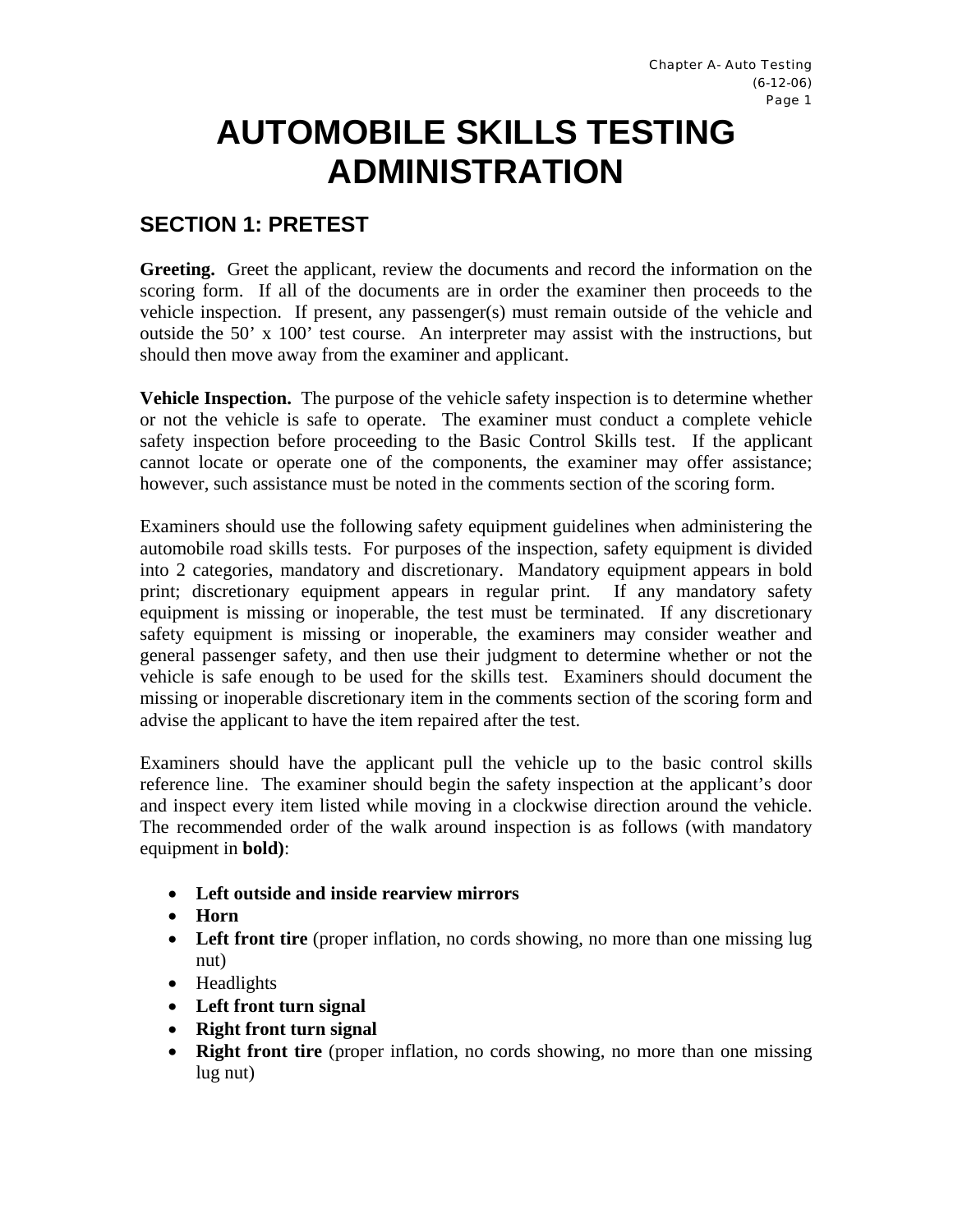- **Right rear tire** (proper inflation, no cords showing, no more than one missing lug nut)
- Taillights
- **Right rear turn signal**
- **Left rear turn signal**
- **Brake lights**
- **Center-mounted rear brake light** (on 1986 and newer vehicle models)
- Left rear tire (proper inflation, no cords showing, no more than one missing lug nut)

During the walk around of the vehicle inspection, the examiner also checks for obvious fluid leaks, damaged suspension and exhaust systems, etc. (the examiner is not expected to crawl under a vehicle). If the vehicle passes the inspection, the examiner proceeds to the basic control skills test.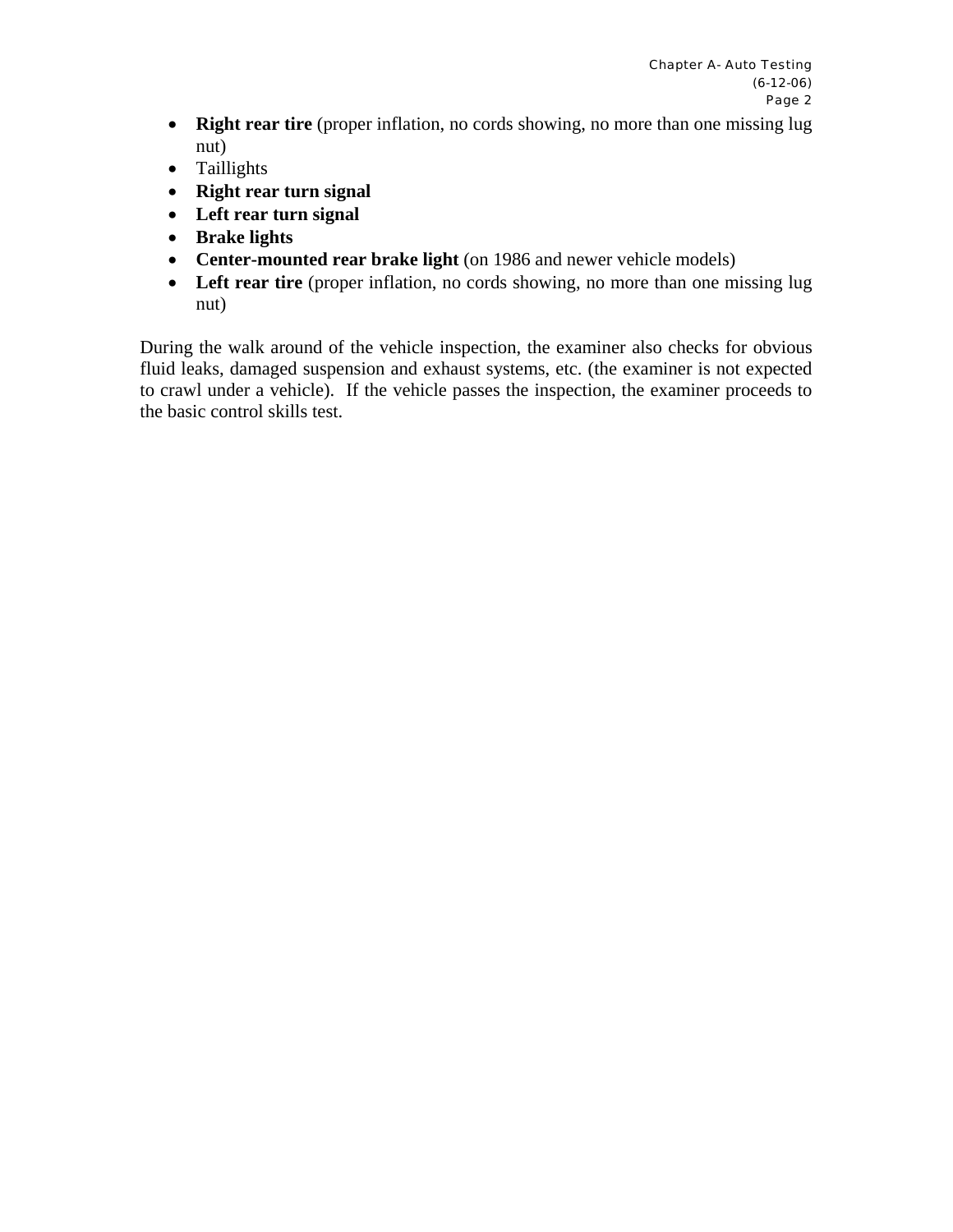# **SECTION 2: BASIC CONTROL SKILLS EXERCISES**

The basis control skills test is designed to evaluate skills that are essential for the safe control of the vehicle. The basic control skills test consists of 3 maneuvers that evaluate the applicant's ability to control a vehicle and judge its position in relation to other objects. The 3 maneuvers shall be conducted in the following order, forward stop, sightside backing and blind-side backing. The ending position of one maneuver is the starting position for the next maneuver. The forward stop simulates a stop line or cross walk, sight-side backing simulates backing into a driveway and blind-side backing simulates curved path backing.

# *Refer to Appendix A-1 for diagram of the basic control skills course.*

Before reading the instructions to the applicant, the examiner shall set up the blind-side backing space by adjusting the position of the moveable 8-feet long cable that serves as a boundary. The examiner shall position the cable, along with cones/poles, in line with the rear of the vehicle (the front of the vehicle must be even with the reference line). Trailer hitches, rear-mounted spare tires and snowplows are considered to be part of a vehicle. After adjusting the moveable cable, the examiner should then evenly space the remaining cones/poles along the blind-side backing curbside line. The space must measure the vehicle length plus 6 feet.

Before each exercise, the examiner shall read the instructions verbatim and show the illustration of the maneuver so that the applicant has a clear understanding of the exercise. If the applicant does not understand what is expected, the examiner must repeat or paraphrase the instructions. The applicant may walk around and examine the course before beginning the first exercise. After the exercises begin, the applicant must remain in the vehicle with the seatbelt fastened unless the examiner gives permission for the applicant to get out of the vehicle. The examiner may allow the applicant to get out of the vehicle *between* exercises to clarify instructions, or for any other reason (as determined by the examiner). The examiner shall not allow the applicant to get out of the vehicle *during* any exercise.

During any exercise, if an examiner determines an applicant's attempt at a maneuver indicates he or she did not understand, the examiner should clarify the instructions and allow the applicant to perform the exercise again. Errors from the initial attempt are not counted, but the incident must be documented on the scoring form in the comments section. The exercise must from restarted with the vehicle in the original starting position.

If the examiner determines the applicant is purposely disobeying instructions, the examiner should advise him or her that the test would be stopped if the behavior continues. The examiner should document this warning in the comments section. If the examiner determines the driver continues to disregard instructions or fails to perform a maneuver in good faith, the examiner may stop the test. The examiner should mark the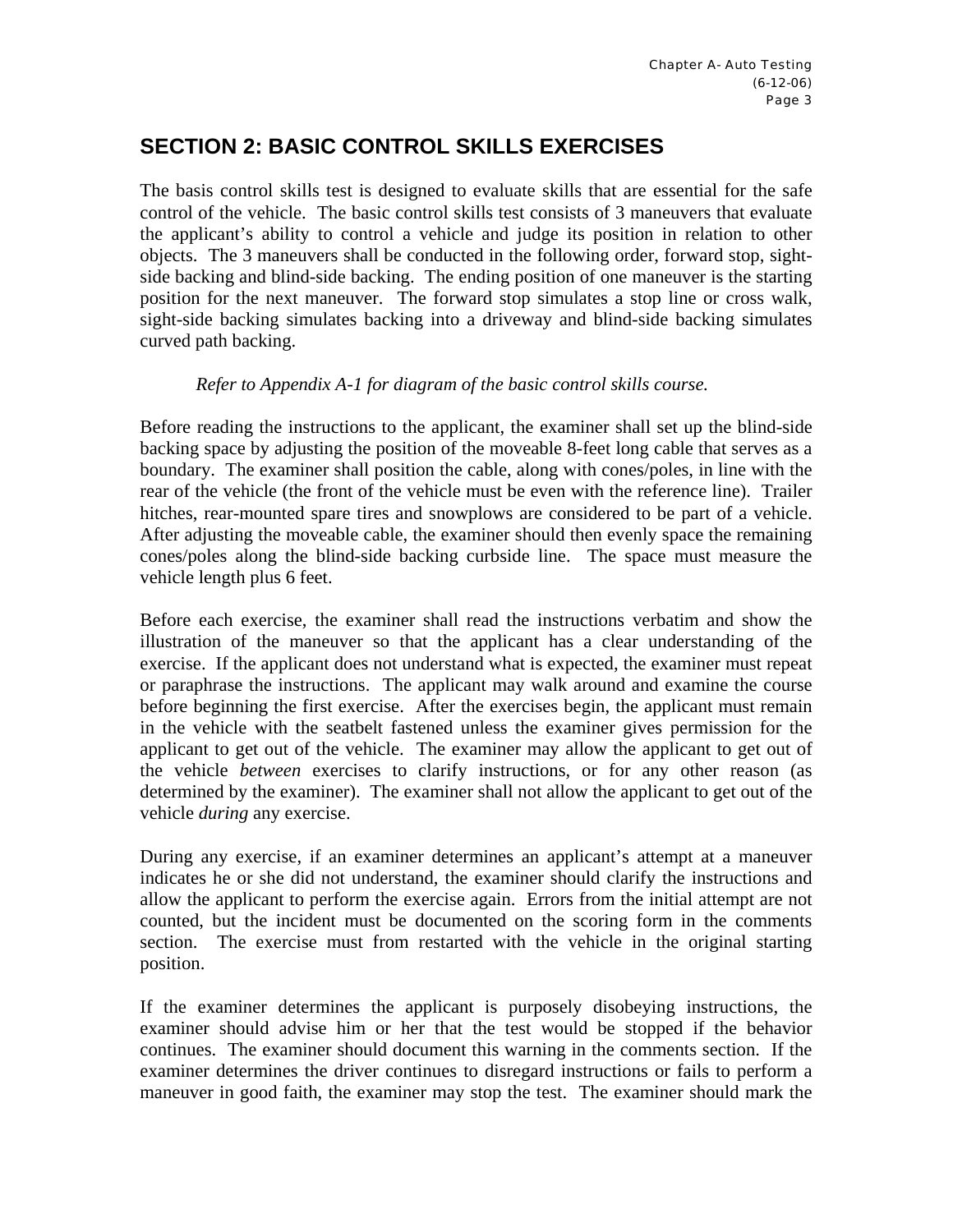"Disregard Instructions" box in the space next to the "Automatic Failure" heading. A detailed explanation must be written in the comments section of the scoring form.

**Forward Stop exercise.** The examiner shall read the instructions verbatim and show the illustration of the maneuver so that the applicant has a clear understanding of the exercise. If the applicant does not understand what is expected, the examiner must repeat or paraphrase the instructions. The examiner then moves to a position near (not at) the line and signals the applicant to begin the exercise. The applicant drives forward and attempt to stop the vehicle with front of the vehicle as close as possible to the line without going past it. The applicant may not back up the vehicle after beginning the exercise. The applicant must remain seated and may not lean out of the window. When the applicant is finished, he or she must put the vehicle in park and taps the horn. The examiner scores the applicant on the vehicle's final position relative to the forward stop line. Before continuing to the next exercise, the examiner assists the applicant to get the vehicle into the proper position for the next exercise. The vehicle should be positioned with the forwardmost point of the vehicle at the forward stop line. This allows every applicant the same starting point and the full 30 feet for the sight-side backing exercise.

# *Refer to Appendix A-2 for an illustration of the forward stop exercise and examiner scoring position.*

**Sight side Backing exercise.** The examiner shall read the instructions verbatim and show the illustration of the maneuver so that the applicant has a clear understanding of the exercise. If the applicant does not understand what is expected, the examiner must repeat or paraphrase the instructions. The examiner then moves into position and signals the applicant to begin the exercise. The applicant backs the vehicle into the simulated driveway. When the applicant is finished, he or she puts the vehicle in park and taps the horn. The examiner scores the applicant on any errors made when maneuvering into the space and then scores the vehicle's final position.

*Refer to Appendix A-3 for an illustration of the sight-side backing exercise and the proper examiner scoring position.* 

**Blind side Backing exercise.** The examiner shall read the instructions verbatim and show the illustration of the maneuver so that the applicant has a clear understanding of the exercise. If the applicant does not understand what is expected, the examiner must repeat or paraphrase the instructions. The examiner then moves into position and signals the applicant to begin the exercise. The applicant drives beyond the entrance of the space, stops and backs the vehicle into the space. The applicant tries to finish the exercise with the vehicle completely within the space. When the applicant is finished, he or she must put the vehicle in park and tap the horn. The examiner first scores the applicant on any errors made while backing and then scores the vehicle's final position.

*Refer to Appendix A-4 for an illustration of the blind-side backing exercise and proper examiner scoring position.*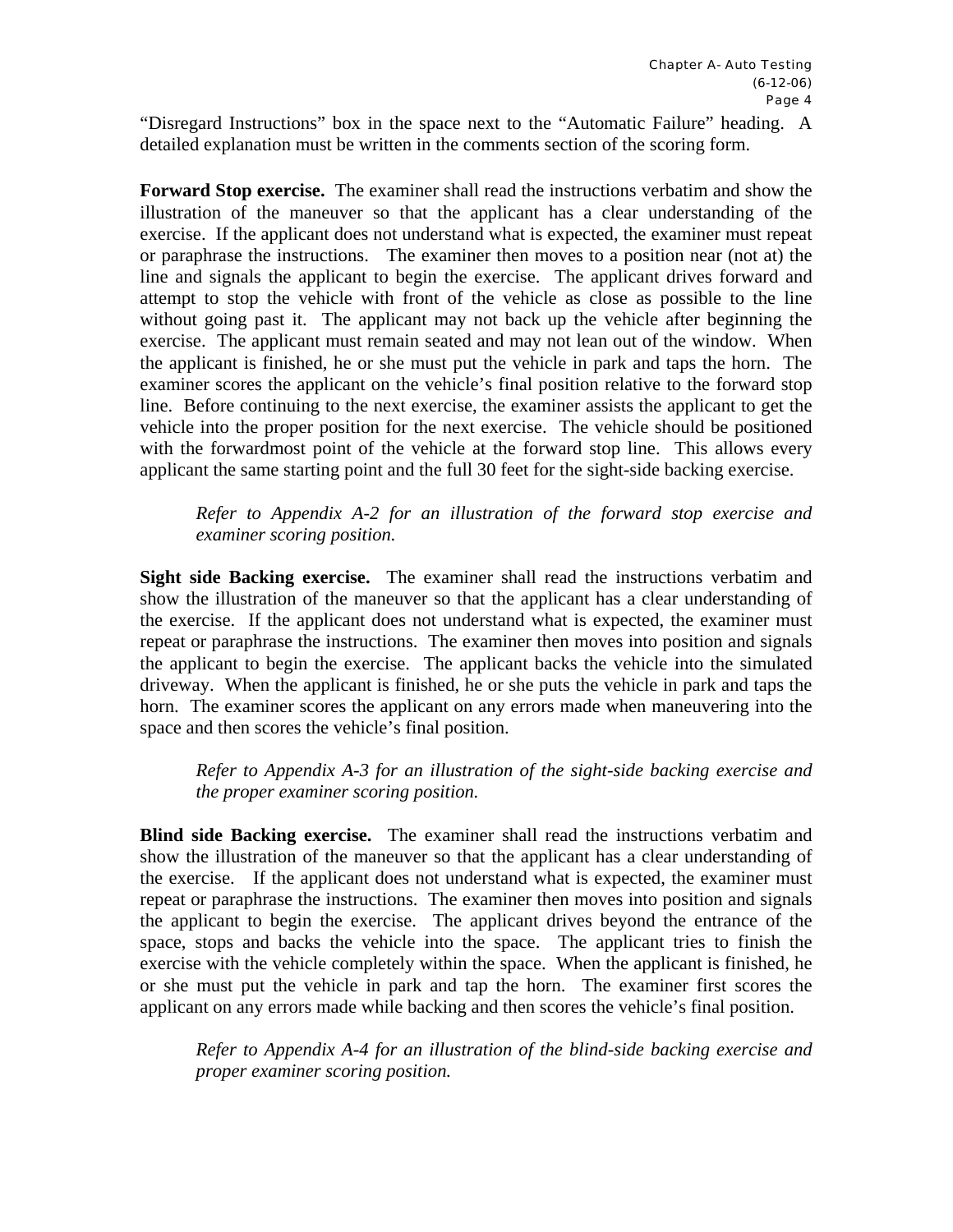# **SECTION 3: BASIC CONTROL SKILLS SCORING**

The applicant's performance is scored on the number of repositions and encroachments committed during the exercises, as well as the vehicle's final position relative to the exercise boundaries.

**Encroachments.** An encroachment is scored when the applicant's vehicle (excluding mirrors) touches or crosses over any part of the exercise boundary or cone(s). The base of the cone marks the boundary line. On the scoring form, "Y" corresponds to sight-side backing ("y-turn") and "P" corresponds to blind-side backing ("parallel parking"). Each time an encroachment is observed, mark an "X" in the box of the corresponding exercise. If no error is observed leave the box blank. The boundary lines are to be treated as if they marked the position of vertical walls. An encroachment is scored if any part of the vehicle (excluding mirrors) would touch a wall or go through it.

**Repositions.** A reposition is scored when the applicant stops and pulls forward during a backing exercise. On the scoring form, "Y" corresponds to sight-side backing and "P" corresponds to blind-side backing. Each time a reposition is observed, mark an "X" in the box. If no error is observed leave the box blank.

Final Position. For the sight-side and blind-side backing exercises, the applicant is scored on the vehicle's final position. The applicant is scored 1 point for a final position error if the vehicle is outside of the exercise boundaries. On the scoring form, the final position boxes are: "In Y-Turn space" which corresponds to the sight-side backing exercise and "In parallel parking space" which corresponds to the blind-side backing exercise.

**Forward Stop.** A 2-feet clearance area is the reference for scoring the forward stop. On painted courses a painted dashed line marks the clearance area. On portable courses, the clearance area is marked with two 2-feet boards placed perpendicular to the forward stop line. To score, the examiner determines if the forwardmost part of the vehicle is inside or outside (over or short) of the clearance area. If the vehicle is over or short of the clearance area, 1 point is scored. The examiner places an "X" in the box on the scoring form. The box is left blank if the vehicle is within the clearance area.

# *Refer to Appendix A-5 for an illustration of the forward stop clearance area.*

**Sight-side Backing.** As the applicant backs the vehicle toward the simulated driveway entrance, the examiner moves to the left and right of the rear of the driveway and scores each encroachment and reposition. For examiner safety, he or she should always stand in the vision line of the applicant. The examiner should not become distracted or take their eyes off a vehicle until it has stopped and the applicant has tapped the horn to inform the examiner he or she finished the exercise.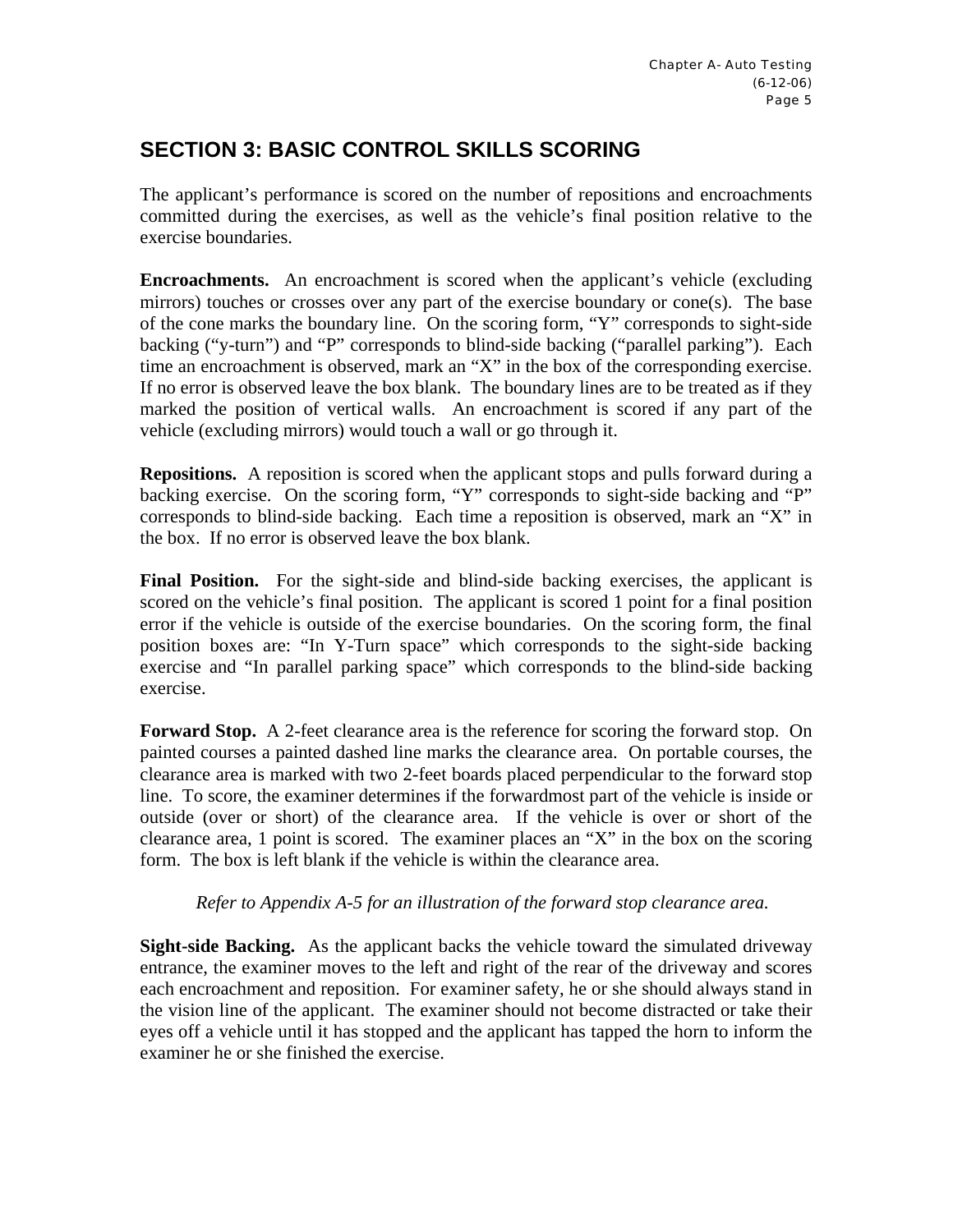**Continue Lines:** An examiner determines if the applicant has to continue the exercise based on the final position of the vehicle in relation to the continue lines. The applicant is required to make a legitimate attempt at positioning the vehicle completely inside the simulated driveway. The applicant accomplishes a legitimate attempt when the vehicle has backed a curved path and is completely inside the sight-side backing lines and continue lines. On a painted course, the continue lines are parallel to the sidelines. On a portable course, the continue lines are perpendicular to the sidelines. If any part of the vehicle (excluding mirrors) is outside of the continue lines, the examiner shall instruct the applicant to, "Continue the exercise until the vehicle is completely inside the space." When this occurs, the examiner writes "Continue SSB" in the comments section on the scoring form. The examiner continues scoring encroachments and repositions until the applicant has completed the exercise. Note**:** If the rearmost part of the vehicle is positioned beyond the furthest most base of the cones in the back of the sight-side backing, the examiner shall instruct the applicant to continue the exercise.

**Final Position:** Once the applicant has backed completely into the simulated driveway, 1 final position error is scored if any one of 3 sides (both sides and rear) of the vehicle (excluding mirrors) is over a boundary line (front excluded); **or** if the rear most part of the vehicle is not within the rear clearance area. The vehicle may not be resting on or over the boundary lines.

*Refer to Appendix A-6 for illustrations of the sight-side backing continue lines and clearance area.* 

**Blind-side Backing.** As the applicant backs the vehicle into the space the examiner moves up and down the curbside line of the space and scores each encroachment and reposition. For examiner safety, he or she should always be in a position to be seen by the applicant. The examiner should not become distracted or take their eyes off the moving vehicle until it has stopped and the applicant has tapped the horn.

**Continue Lines:** An examiner determines if the applicant has to continue the exercise based on the final position of the vehicle in relation to the continue lines. The applicant is required to make a legitimate attempt at positioning the vehicle completely inside the space. The applicant accomplishes a legitimate attempt when the vehicle has backed a curved path and is completely inside the blind-side backing lines and continue lines. On a painted course, the continue lines are parallel to the sidelines. On a portable course, the continue lines are perpendicular to the sidelines. If any part of the vehicle (excluding mirrors) is outside of the continue lines the examiner shall instruct the applicant to, "Continue the exercise until the vehicle is completely inside the space." When this occurs, the examiner writes "Continue BSB" in the comments section on the scoring form. The examiner continues scoring encroachments and repositions until the applicant has completed the exercise. Note: If the front or rear of the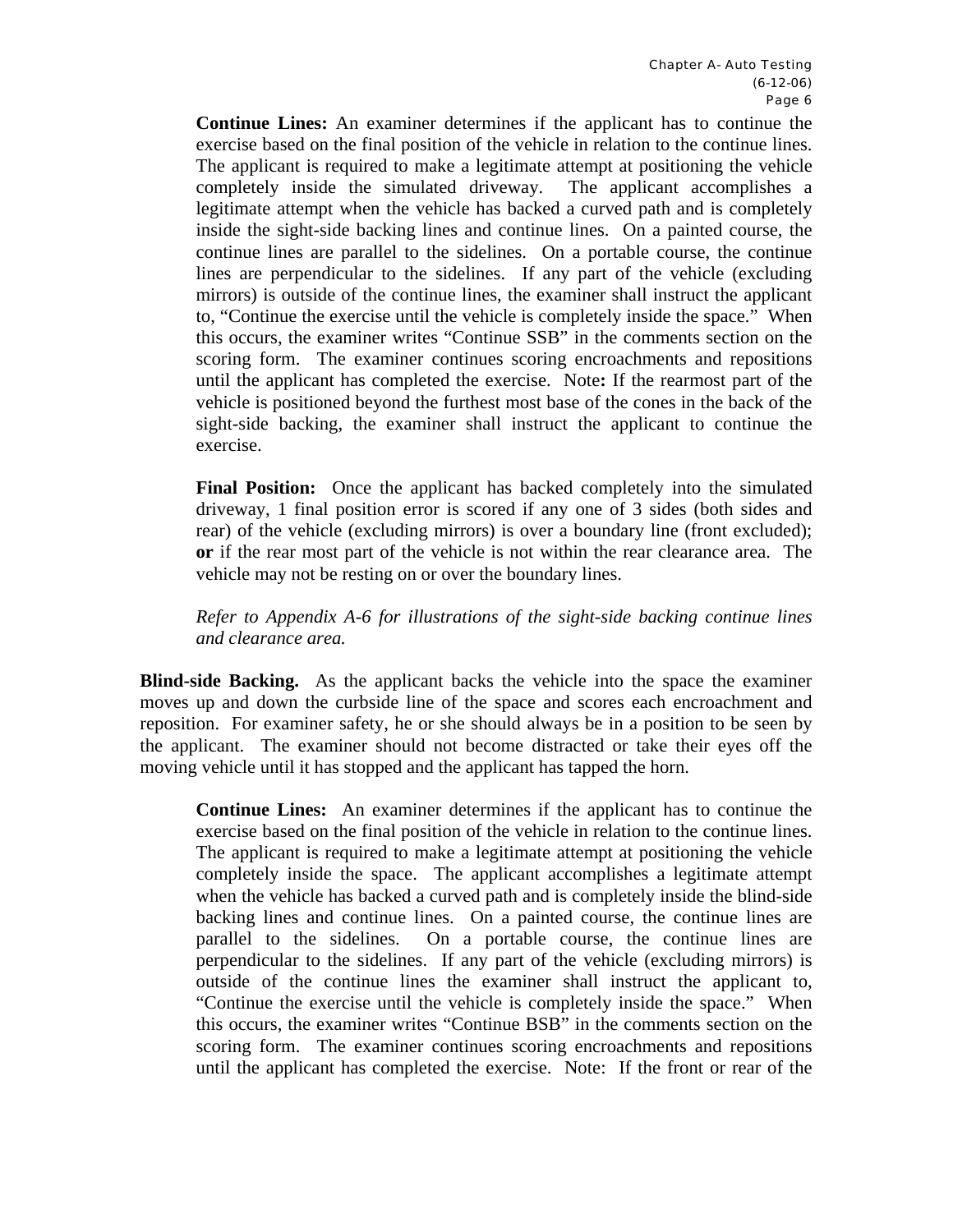vehicle is positioned beyond the base of the cones in the front or back of the blind-side backing space, the applicant is asked to continue the exercise.

**Final Position:** Once the applicant has backed completely into the space, 1 final position error is scored if the vehicle (excluding mirrors) is not completely inside the exercise boundary lines. The vehicle may not be resting on or over the boundary lines.

*Refer to Appendix A-7 for illustration of the blind-side backing lines.* 

**Calculating the final BCS score.** At the end of the basic control skills test, calculate the applicant's score by adding the number of repositions, encroachments, and final position points assessed during each of the exercises.

# **A maximum of 5 errors is counted when calculating the Blind-Side Backing exercise even though the applicant may a have incurred more than 5 errors.**

The examiner records "Max 5 BSB" and the total raw score in the comments section when an applicant exceeds the maximum 5 errors on blind-side backing. This comment indicates the examiner has counted only 5 Blind-Side Backing errors when calculating the total Basic Control Skills score. Record the total Basic Control Skills score on the front of the scoring form in the test results area making sure that the total score does not include any more than 5 errors for the blind side backing exercise if more than five occurred.

The applicant passes with a score of 6 or fewer errors. The applicant fails with a score of 7 errors or more. The examiner marks "P" or "F" in the basic control skills scoring area.

| Forward Stop:       | No error                                         |  |
|---------------------|--------------------------------------------------|--|
| Sight side backing: | One reposition                                   |  |
| Blind side backing: | 3 repositions, 2 encroachments, and out of space |  |

Example: an applicant committed the following errors:

The scoring form should have an "X" marked in the pass box, 06 written in the Basic Control Skills test results box and, in the comments section, "Max 5 BSB, raw score 7". In this case the applicant has scored 6 errors on the Blind-Side Backing exercise but only 5 are counted for the total score plus the 1 error on the Side-Side Backing exercise for a total score of 6.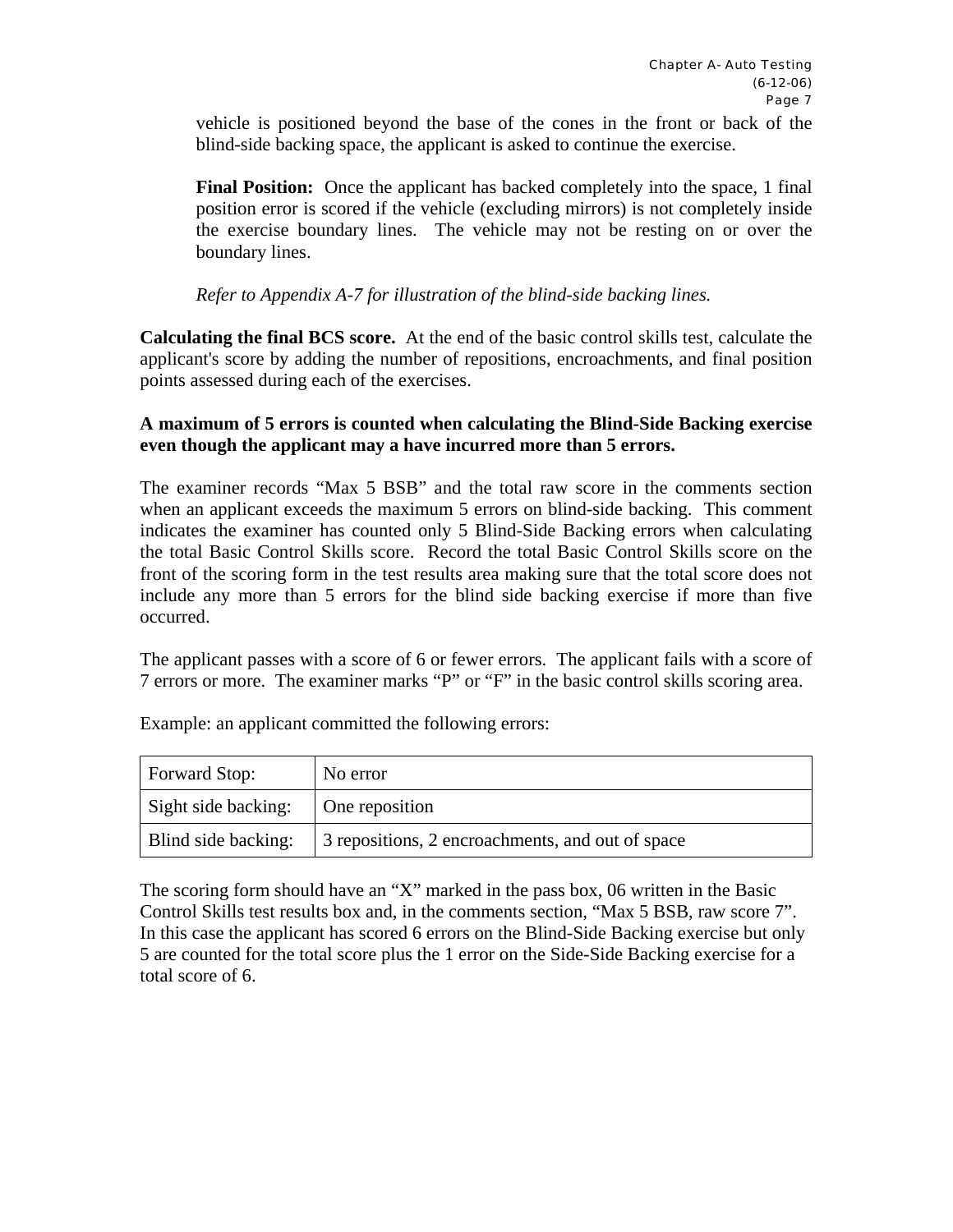# **SECTION 4: ON THE ROAD DRIVING TEST**

**Driving Test Instruction Procedures.** When the applicant is ready, read the standard verbal instructions (overview) for the driving test. Next, begin using approved driving test route sheet to recite the proper route instructions to the applicant. When giving instructions, location should always precede direction.

- "At the [location], [direction]."
- "At the next intersection, turn right."

Slang should not be used, especially with foreign applicants. Examiners should avoid using phrases such as:

• "At the next street, hang a right."

Avoid using traffic signs to give directions. For example, do not "cue" the applicant by saying, "At the next stop sign, turn left." By giving directions in this manner, you are prompting the applicant to stop. Avoid using commercial signs or buildings as landmarks for directions unless there is no alternative. Do not assume an applicant is familiar enough with the area that they would know such landmarks. Another example of this would be setting an applicant up to be in the proper lane for a turn. Do not set up an applicant by giving instruction for a lane change to set up for a turn. Designated lane changes instructions are given only in the urban straight section and the expressway or rural straight section of an approved route.

Give directions well before the maneuver is to be performed, but not before reaching a point where the applicants can clearly see where they would execute the maneuver. For example, do not tell an applicant to turn at the next intersection if there is another intersection before the one where the applicant should turn.

Before you give a direction, check traffic and make sure the applicant can pay attention to you. Try to give directions at the same locations each time the test is given. However, if the applicant is busy with traffic, delay the direction. Or, if it looks like the applicant would be busy when you planned give a direction, give it a little earlier. It is more important to give directions when the applicant can pay attention than to rigidly give directions at set locations. In general, give all directions in a way that avoids distracting the applicant and avoid unnecessary conversation or any personal conversation. Unsuccessful applicants that file complaints regarding a skills test frequently attempt to blame an examiner's unnecessary conversation as a contributing factor to their failure.

In addition to giving general route directions, examiners give special directions for expressway, urban straight, and rural sections as well as any simulated maneuvers. **Examiners are required to read the standard instructions throughout the skills tests.** 

**Warning or Coaching.** Examiners, particularly those who are driver training instructors, must remember that the applicant is taking a test. The examiner should not warn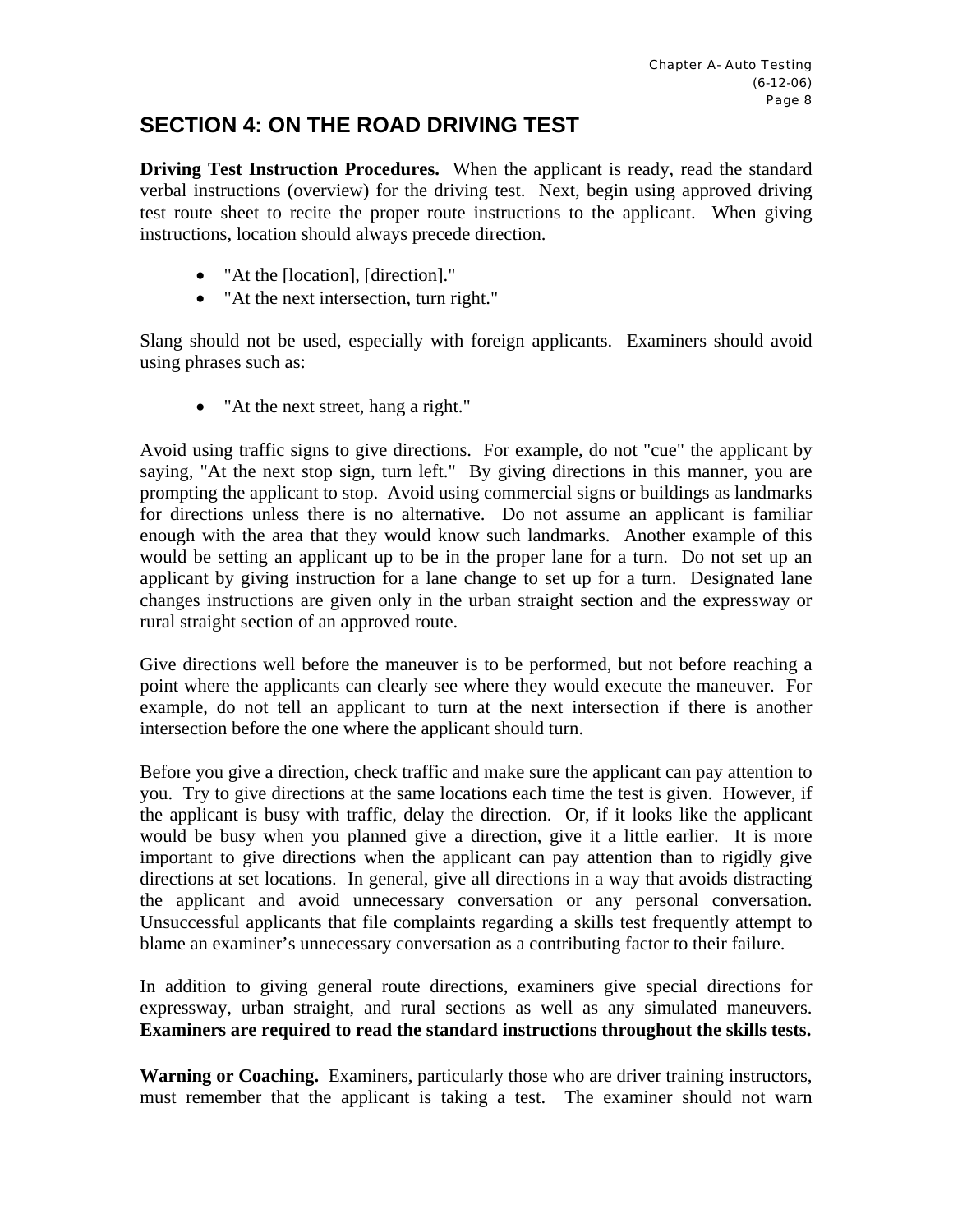applicants about mistakes (except as described below). Warning applicants about their bad habits during the driving test can have one of 2 opposite effects: coaching an applicant towards a passing score or intimidating the applicant. For example, if an applicant is warned after the first turn to keep both hands on the wheel, the applicant is less likely to repeat this behavior during the remainder of the test. Or the applicant forms the perception the examiner has already decided to fail him or her. An examiner cannot objectively score an applicant's performance if the examiner has influenced the applicant's behavior during the testing process.

Exceptions include warnings given for speeding, following too close, warnings to prevent traffic violations, traffic crashes, or entry into hazardous situations (refer to instructions found in "Marking the Scoring Form" later in this chapter). Any verbal warning administered during the skills test must be documented in the comments section of the scoring form. **Otherwise, commentary regarding applicant performance during the driving test should be kept to a minimum.**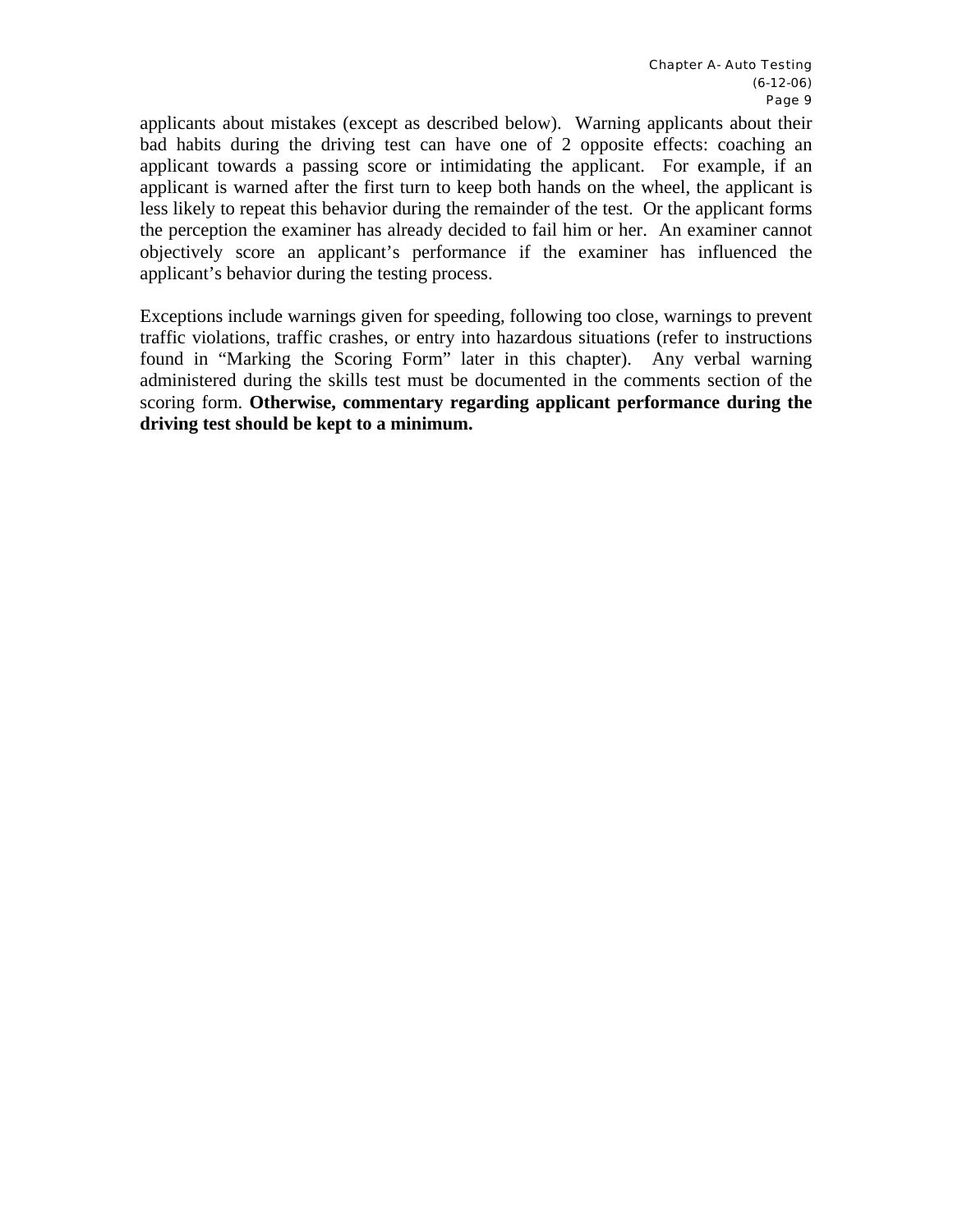# **SECTION 5: DRIVING TEST SCORING STANDARDS**

The following pages describe the scoring standards for the driving test. Examiners should periodically review this section and use it as a reference when encountering a situation or driving behavior that does not seem to be covered on the scoring form. Often, something that does not seem to be covered on the scoring form is, in fact, covered by the scoring standards.

# **5.1- TURNS**

### **APPROACH**

**Traffic check:** Look for any indication that the applicant is observing the traffic environment ahead, to the left, right, and rear including mirror checks, head movements to left and right, and eye contact with other drivers and pedestrians. The applicant should also check blind spots before merging into curb lane or center left turn lane.

**Turn signal:** The applicant should activate the correct turn signal approximately 100 feet ahead of the turn but not too early or late so as to mislead others about where he or she intends to turn.

**Lane:** The applicant should enter the turning lane at designated openings, not too early or late. The applicant should not straddle or cross over lane markings.

**Braking:** The applicant should brake gradually (not too early or late) and smoothly without skidding or jerking the vehicle. Under normal conditions, the applicant should not ride or pump the brakes. Applicants may brake with their left foot, however, they should never press the accelerator and brake pedal at the same time.

### **IF STOP**

**Necessary:** Unless the applicant is yielding to traffic or pedestrians in an intersection, he or she should not stop for yield signs, flashing yellow lights, green traffic signals, etc.

**Full stop:** The vehicle must come to full stop without rolling forward or backward while stopped.

**Stop line (or location):** The applicant must come to a complete stop behind any stop line or crosswalk or, if there is no stop line or crosswalk, at point near, but not in, the intersecting roadway where the applicant has a view of approaching traffic. If an object is obstructing visibility, an applicant must, after stopping behind the stop line or crosswalk, roll forward and stop again at a point near, but not in, the intersecting roadway where the applicant has a view of approaching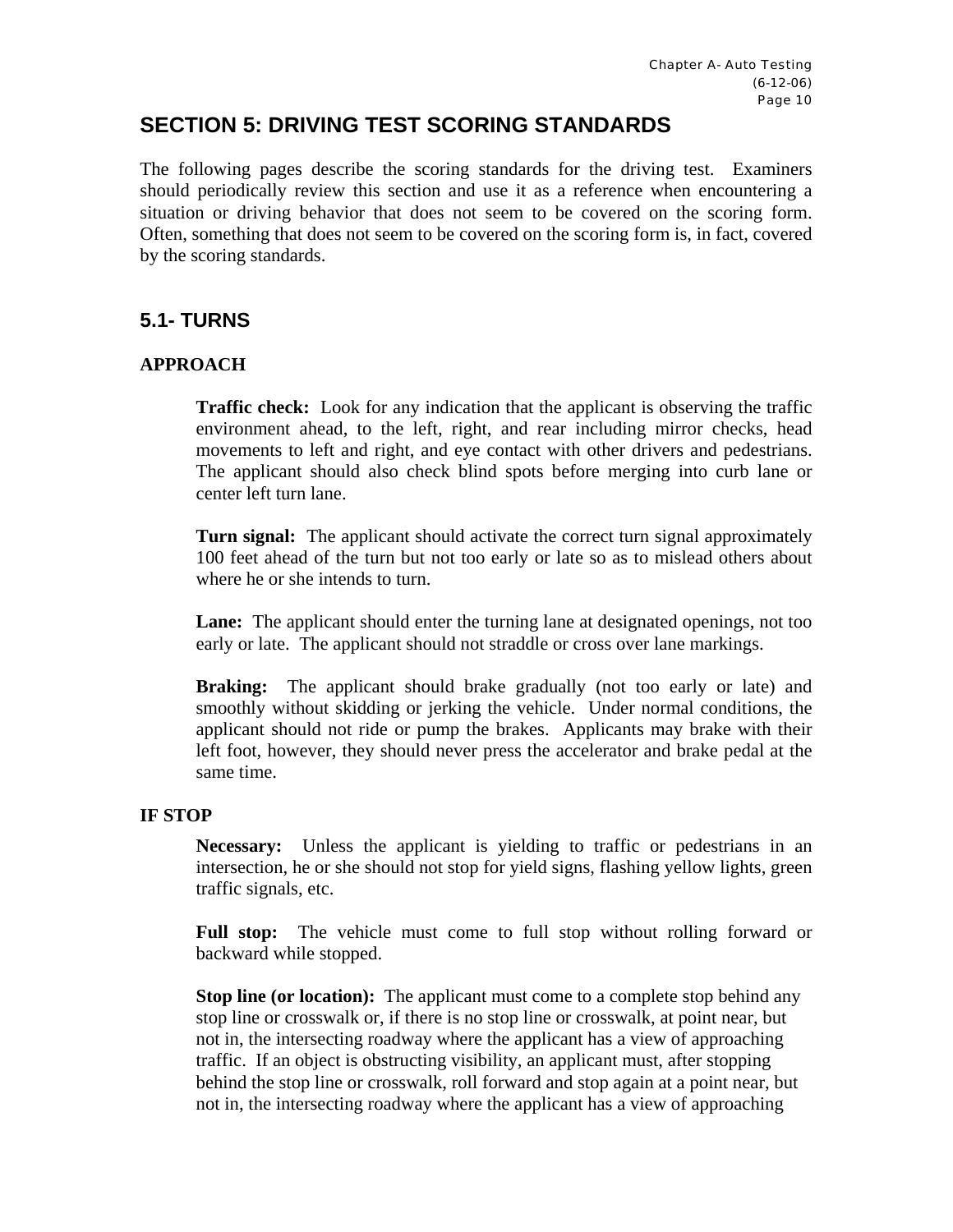traffic. If there is no stop line or crosswalk, the applicant must stop at a point near, but not in, the intersecting roadway where the applicant has a view of approaching traffic. Note: a crosswalk may be unmarked; the Michigan Vehicle Code's definition of crosswalk includes "that part of a roadway at an intersection included within the connections of the lateral lines of the sidewalks on opposite sides of the highway…"

**Gap:** When stopping behind another vehicle, the applicant must stop at a safe distance where they can see, at a minimum, the rear tires of the vehicle in front. As a general rule, applicants should always "leave themselves an out." Applicants should stop at a distance that allows them to pull out and around the vehicle ahead of them from a stopped position in the event that the vehicle ahead breaks down.

**Wheels straight (left):** When paused for a left turn, the applicant should keep the front wheels of the vehicle aimed straight ahead.

### **TURNING**

**Traffic check:** Look for any indication the applicant is observing the traffic environment ahead, to the left, right, and rear including mirror checks, head movements to left and right, and eye contact with other drivers and pedestrians.

**Yield:** Applicant should yield to other traffic or pedestrians in the vehicle's path before turning.

**Timing:** The applicant should leave enough time to make the turn safely without causing other vehicles to adjust their speed or take evasive action.

**Hands on wheel:** The applicant should not palm the wheel, shuffle the wheel or drive with only one hand on the wheel. Although an applicant may have to remove a hand to adjust heat or air controls, open a window, etc., it should not be done in the middle of a maneuver, such as an intersection, turn, lane change, etc., that requires the applicant's full attention.

**Controlled Steering:** The applicant must maintain proper control of the vehicle. While turning, they must be able to steer smoothly and control the vehicle within lane markings.

**Wide turn:** The applicant should not cross over lane line markings while turning.

**Short turn:** The applicant should not hit the curb while turning.

**Fast or slow:** The applicant must turn a corner at a speed that is not too fast or slow for road conditions.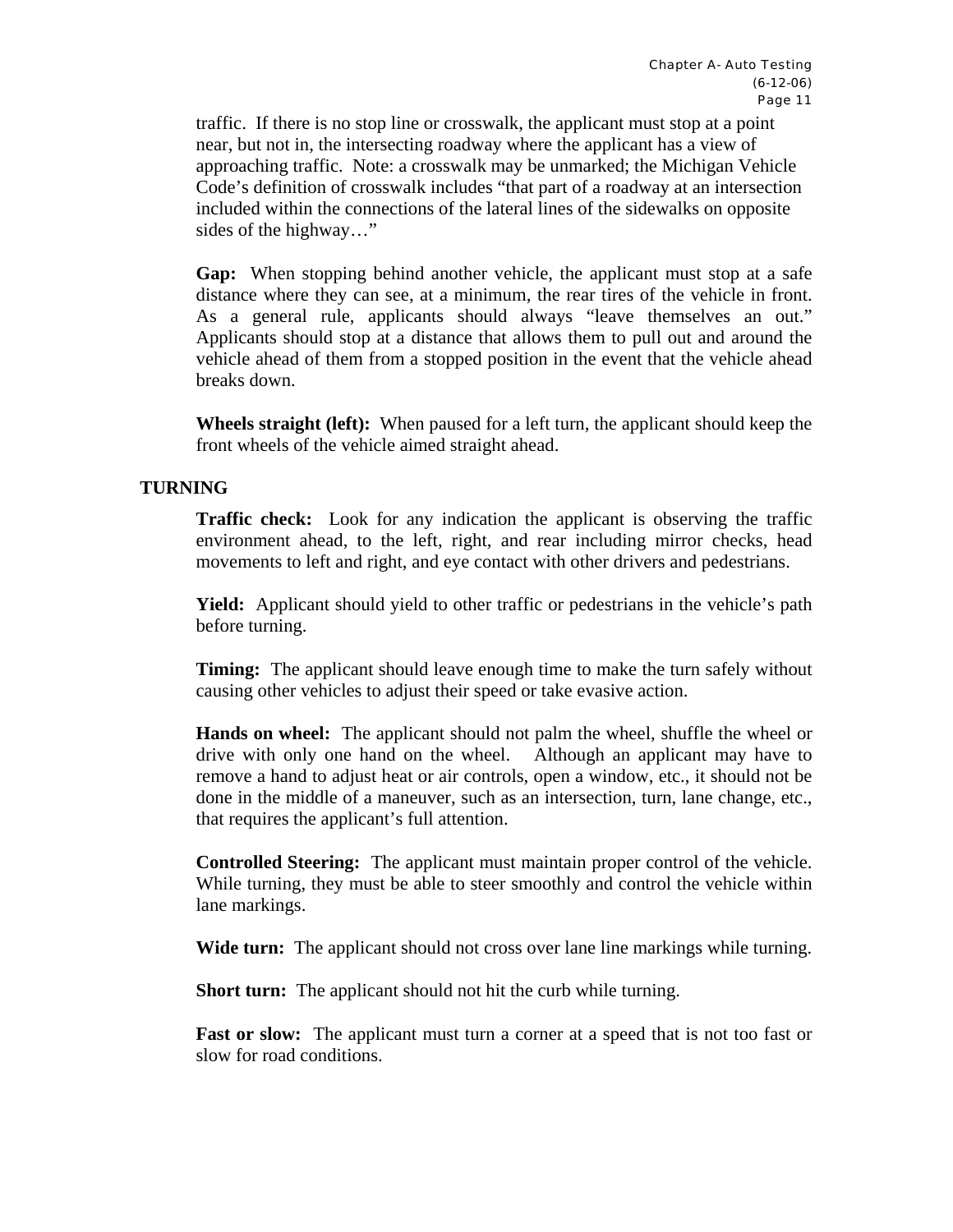#### **COMPLETES TURN**

**Traffic check:** At the completion of the turn, look for any indication the applicant is observing the traffic environment ahead, behind and to the sides.

**Correct lane:** The applicant must turn into the correct lane. When turning left from a left turn lane, the vehicle should finish the turn in the lane that is directly to the right of the centerline. When turning right, the vehicle should finish the turn in the rightmost (curb) lane.

**Controlled steering:** Upon completing the turn, the applicant must be able to recover easily, controlling the vehicle within lane markings.

**Acceleration/pacing:** The applicant must adjust the vehicle speed to keep pace with the flow of traffic.

**Signal and move right if slow:** If the applicant is traveling slower than other traffic and is traveling in the left lane, the applicant should signal and move to the right lane.

# **5.2- STOP INTERSECTIONS**

# **STOPPING**

**Traffic check:** Look for any indication the applicant is observing the traffic environment ahead, to the left, right, and rear including mirror checks, head movements to left and right, and eye contact with other drivers and pedestrians.

**Braking:** The applicant should brake gradually (not too early or late) and smoothly without skidding or jerking the vehicle. If the traffic light turns yellow as an applicant approaches, they should attempt to stop before entering the intersection. If the applicant cannot do so safely, they should not speed up, but drive cautiously through the intersection. Under normal conditions, the applicant should not ride or pump the brakes. The applicant should also never depress the accelerator and brake pedal at the same time.

**Full stop:** The vehicle must come to full stop without rolling while "stopped."

**Stop line (or location):** The applicant must come to a complete stop behind any stop line or crosswalk or, if there is no stop line or crosswalk, at point near, but not in, the intersecting roadway where the applicant has a view of approaching traffic. If an object is obstructing visibility, an applicant must, after stopping behind the stop line or crosswalk, roll forward and stop again at a point near, but not in, the intersecting roadway where the applicant has a view of approaching traffic. If there is no stop line or crosswalk, the applicant must stop at a point near, but not in, the intersecting roadway where the applicant has a view of approaching traffic. Note: a crosswalk may be unmarked; the Michigan Vehicle Code's definition of crosswalk includes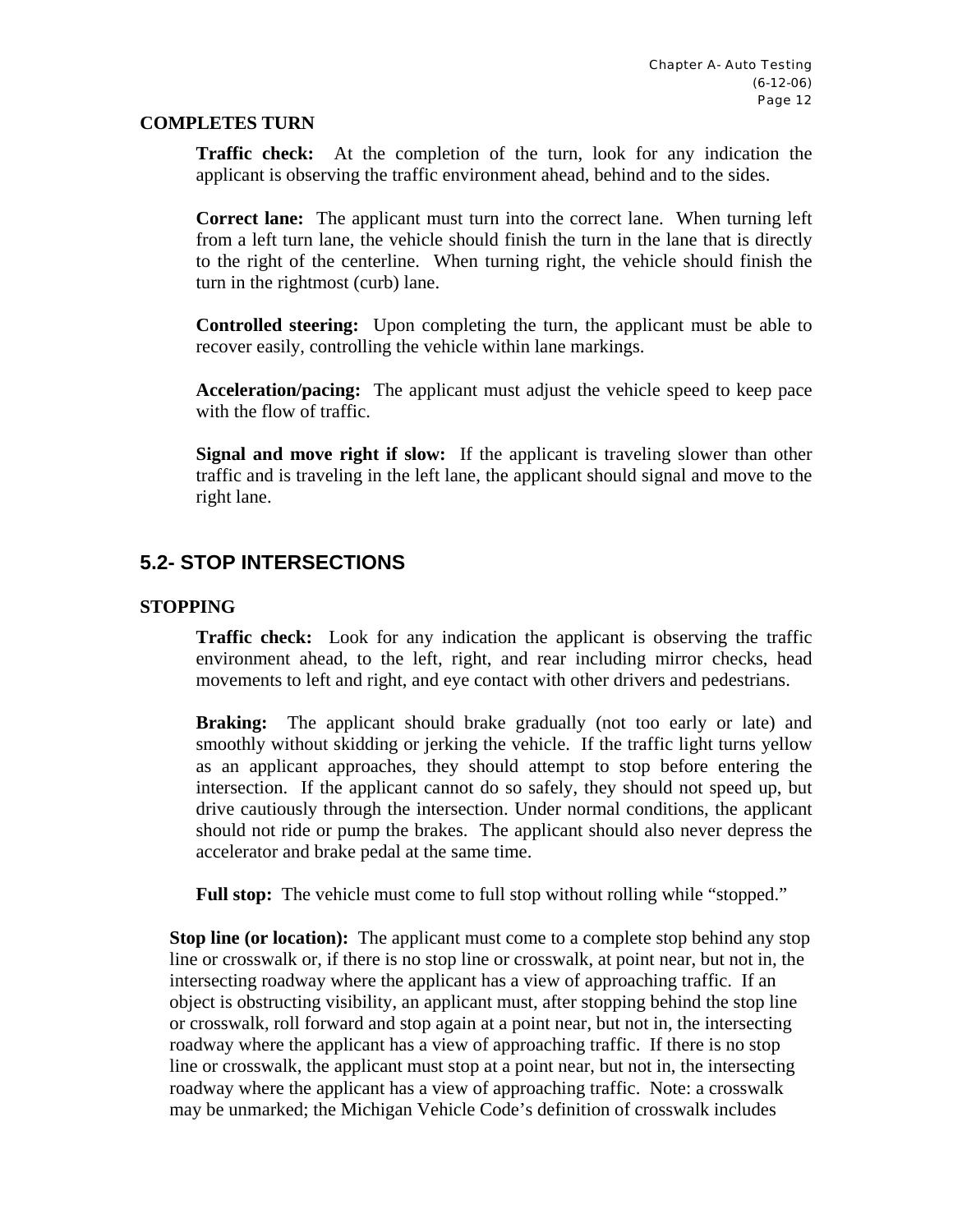"that part of a roadway at an intersection included within the connections of the lateral lines of the sidewalks on opposite sides of the highway…"

**Gap**: When stopping behind another vehicle, applicants must stop at a safe distance where they can see, at a minimum, the rear tires of the vehicle in front. As a general rule, applicants should always "leave themselves an out." Applicants should stop at a distance that allows them to pull out and around the vehicle ahead of them from a stopped position in the event that the vehicle ahead breaks down.

### **DRIVING THROUGH**

**Traffic check:** Look for any indication the applicant is observing the traffic environment ahead, to the left and right including head movements and eye contact with other drivers and pedestrians.

**Yield:** The applicant should yield to other traffic or pedestrians in the vehicle's path.

**Timing:** When proceeding from a stop intersection where cross traffic does not stop, the applicant should allow enough time to drive safely through the intersection without causing other vehicles to adjust their speed or take evasive action.

**Lane:** An applicant should not change lanes in the middle of an intersection.

**Hands on wheel:** Unless shifting, the applicant should keep both hands on the steering wheel.

**Acceleration/pacing:** The applicant must adjust the vehicle speed to keep pace with the flow of traffic.

### **THROUGH INTERSECTIONS**

**Traffic check:** Look for any indication the applicant is observing the traffic environment ahead, to the left and right including head movements and eye contact with other drivers and pedestrians. If the traffic light turns yellow as an applicant approaches, he or she should attempt to stop before entering the intersection. If that cannot be done safely, the applicant should not accelerate, but should drive cautiously through the intersection.

**Yield:** The applicant should prepare to yield as he or she scans the intersection in all directions for possible hazards in the path of travel and then proceeds cautiously through the intersection.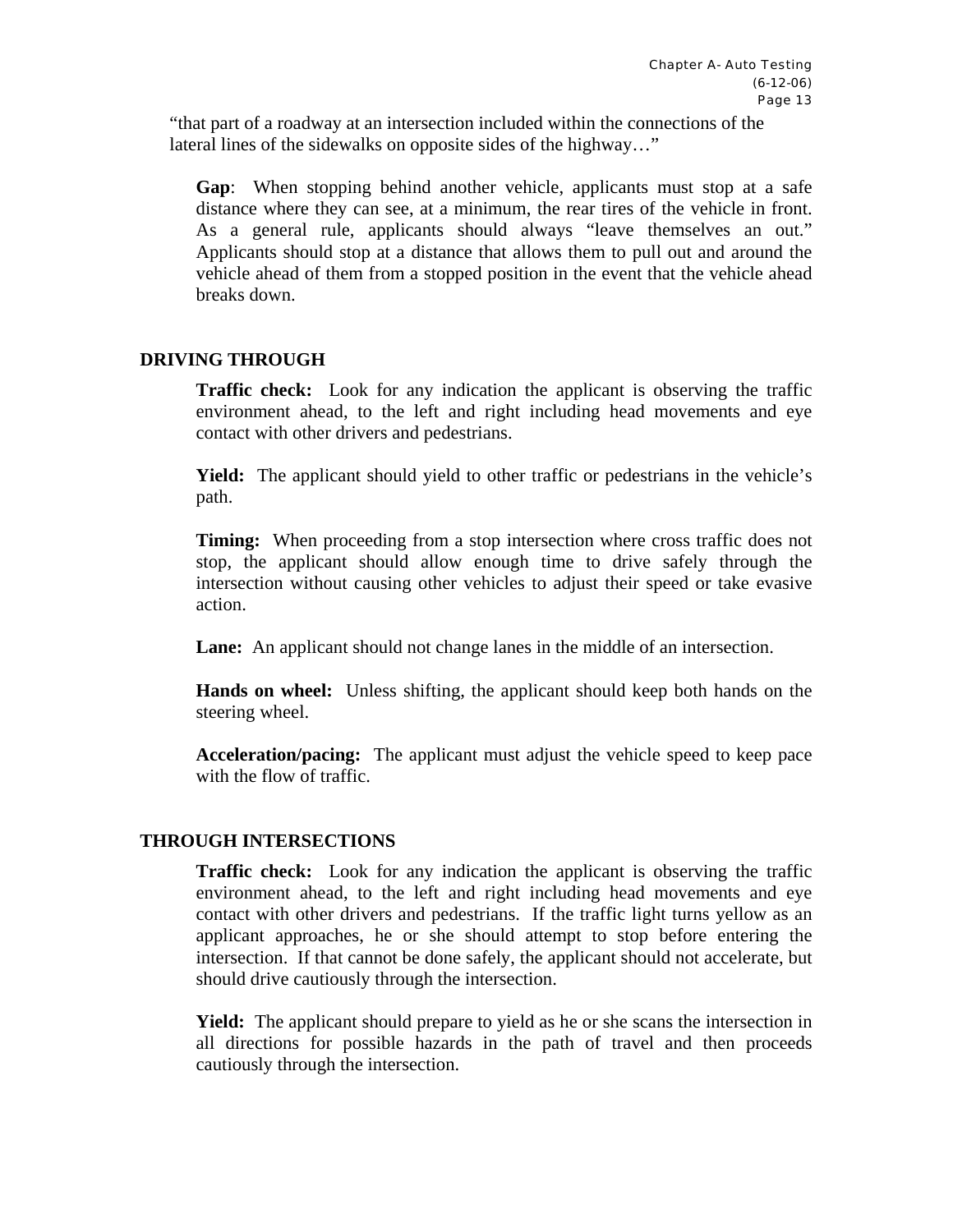**No unnecessary stopping:** Unless the applicant is yielding to traffic or pedestrians in an intersection, he or she should not stop for green traffic lights.

**Lane:** An applicant should not change lanes in the middle of an intersection.

**Hands on wheel:** Unless shifting or operating necessary accessories (e.g., wipers), the applicant should keep both hands on the steering wheel.

**Acceleration/pacing:** After yielding, the applicant must adjust the vehicle speed to keep pace with the flow of traffic.

# **5.3- HAZARD AWARENESS SIMULATION**

**To avoid a collision:** The applicant must say he or she would drive towards the right shoulder or off the road to the right.

**If the applicant must hit an object:** The applicant must say the best type of object to hit is a soft object. For example, a bush is softer than a tree, or a small tree is softer than a large tree, etc.

**The best way to hit object:** The applicant must state he or she would hit the object with the side of their vehicle. Examples: sideswipe, glancing blow, side of the car.

# **5.4- RESIDENTIAL**

**Awareness:** The applicant should check regularly for pedestrians, bicycles and moving or parked vehicles, especially near driveways.

**Space cushion:** The applicant should maintain a "cushion of space" around the vehicle (i.e., should not crowd moving or parked vehicles or drive in a pack of vehicles).

**Speed:** The applicant must select a safe, reasonable and prudent speed, and a speed that allows them to keep up with the flow of traffic without exceeding the speed limit.

**Tracking:** The vehicle should remain centered in the lane.

**Lane lines:** The vehicle should not drift over lane markings if they are present.

# **5.5- CURVE**

**Traffic check:** The applicant should watch to make sure the vehicle is tracking the curve within the lane lines. Also, the applicant should keep his or her head up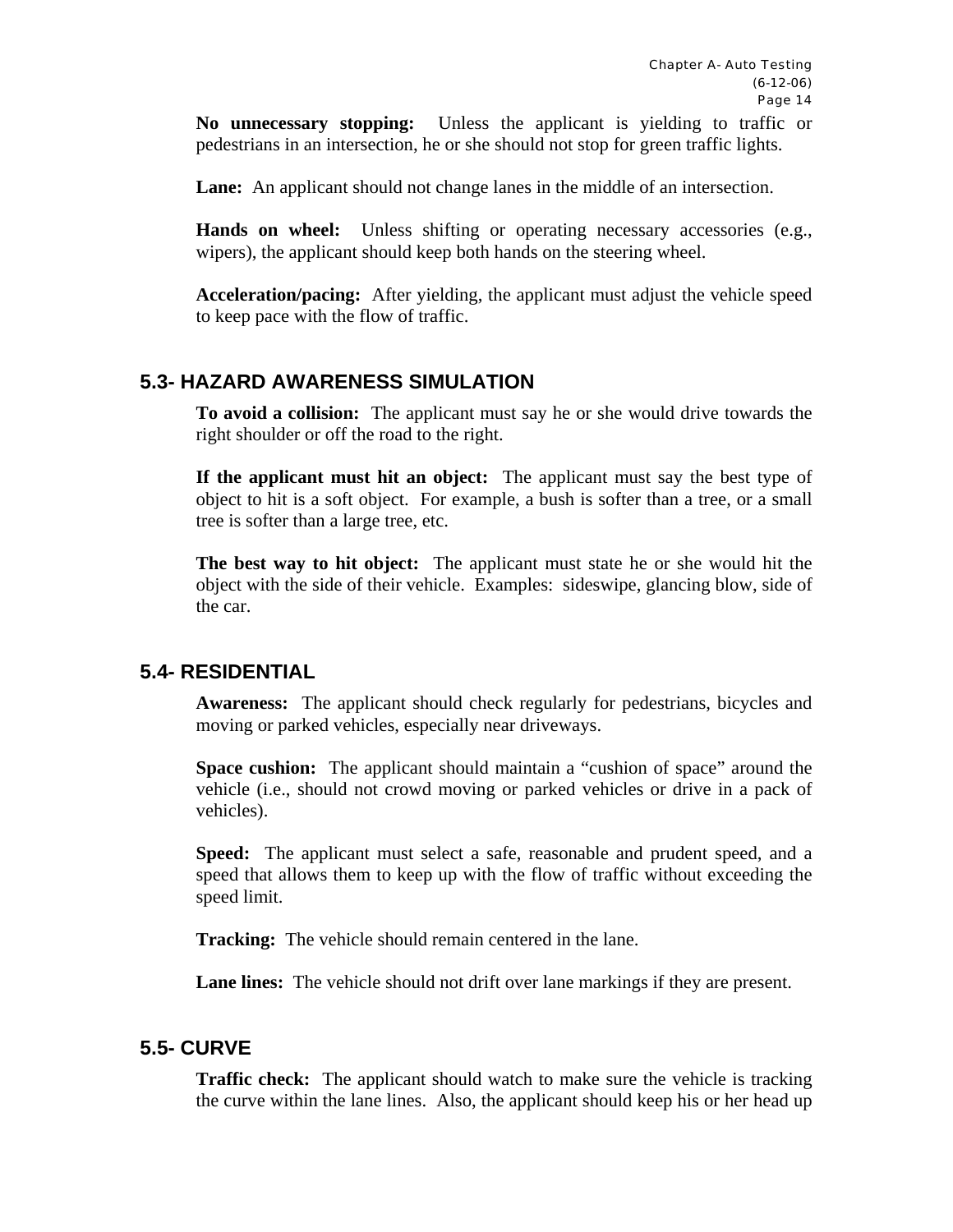and remain focused ahead of the curve and not just immediately in front of the vehicle.

**Speed (into and through):** The applicant should maintain a vehicle speed in the curve that causes no strong lateral movement. As the vehicle exits the curve, the applicant should gently accelerate to speed. The applicant should not exceed a safe and reasonable speed or a posted speed limit (regulatory or advisory) in the curve.

**Stays in lane:** The applicant must keep the vehicle within the lane markings.

# **5.6- RAILROAD CROSSING**

**Search:** The applicant should listen and look left and right for the presence of trains.

**Brake:** The applicant should decelerate smoothly before crossing the tracks.

**Gears:** The applicant should not shift gears while crossing the railroad tracks.

**Speed:** The vehicle's speed over the tracks should be appropriate for the condition of the tracks and the road surface.

**Lane:** The applicant should not change lanes while crossing the railroad tracks.

**Hands:** The applicant should keep both hands on the wheel while driving over the railroad tracks.

**Required stop:** If required to stop for a train, the applicant should remain stopped behind the stop line until it is safe and legal to proceed.

# **5.7- TURN FAN (OR RADIO) ON/OFF**

**Eyes off road brief:** If the applicant takes their eyes off the road to locate the fan (or radio) switch, they should do so briefly. The examiner should score an error if the applicant eyes are off the road for more than a few seconds.

**Stays in lane:** The applicant should maintain his or her lane position during this exercise. The examiner scores an error if the vehicle weaves out of the lane or if the applicant caused a hazardous situation during the exercise.

**Controlled steering:** The applicant must be able to maintain control of the vehicle while performing the maneuver.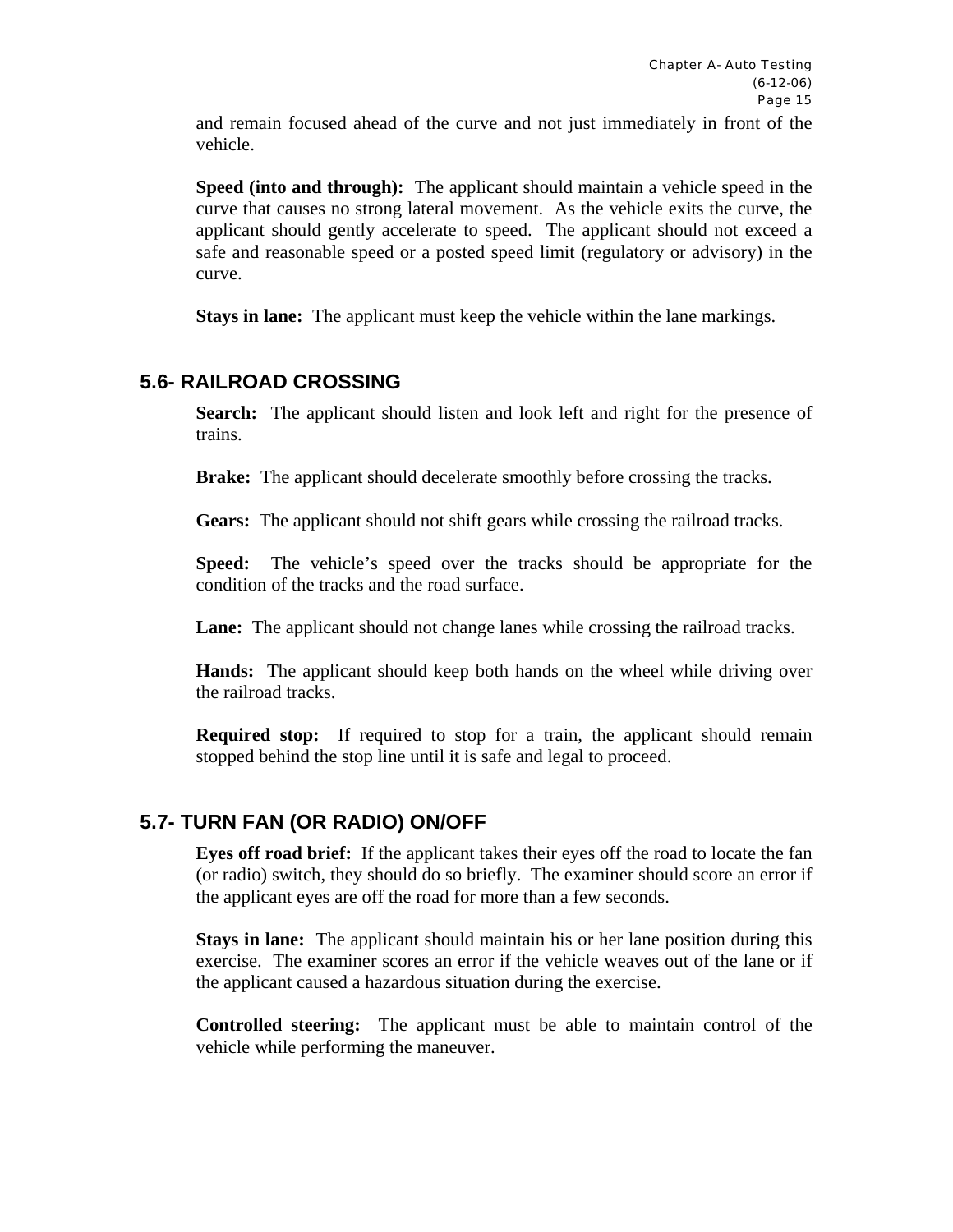### **5.8- URBAN and EXPRESSWAY (OR RURAL)**

#### **MERGE ON (Expressway only)**

**Traffic check:** Applicants must check traffic to find an opening. Applicants must also check their blind spots before merging onto the expressway.

**Signal on:** Applicants should activate the turn signal as soon as expressway traffic can see the signal.

**Speed:** Applicants must adjust their speed to merge into the flow of traffic.

**Spacing:** Applicants must allow proper spacing between their vehicle and the vehicles in front and in back.

**Smooth merge:** The applicant should merge the vehicle smoothly (no hard, sharp steering) into the nearest expressway lane without stopping unnecessarily.

Lane lines: When merging, the applicant must keep the vehicle within lane markings.

**Cancel signal:** The applicant must cancel his or her turn signal as soon as the vehicle has merged completely into the lane.

### **LANE CHANGES (Urban and Expressway or rural):**

**Traffic check:** The applicant must check to the front, rear, and the blind spots before changing lanes.

**Signal:** Prior to moving the vehicle for the lane change, the applicant must use a turn signal.

**Yield:** The applicant should yield to other traffic in his or her path of travel.

**Smooth:** The applicant should maintain speed and change lanes smoothly, not abruptly.

**Controlled steering:** The applicant should change lanes smoothly, not abruptly, recover easily, and keep the vehicle within lane markings.

**Spacing:** The applicant must not tailgate when changing lanes and must maintain an adequate space to the front and rear after the lane change

**Cancel signal:** Applicants must cancel their turn signal shortly after they have moved completely into the lane.

### **STRAIGHT SECTION (Urban and Expressway or rural):**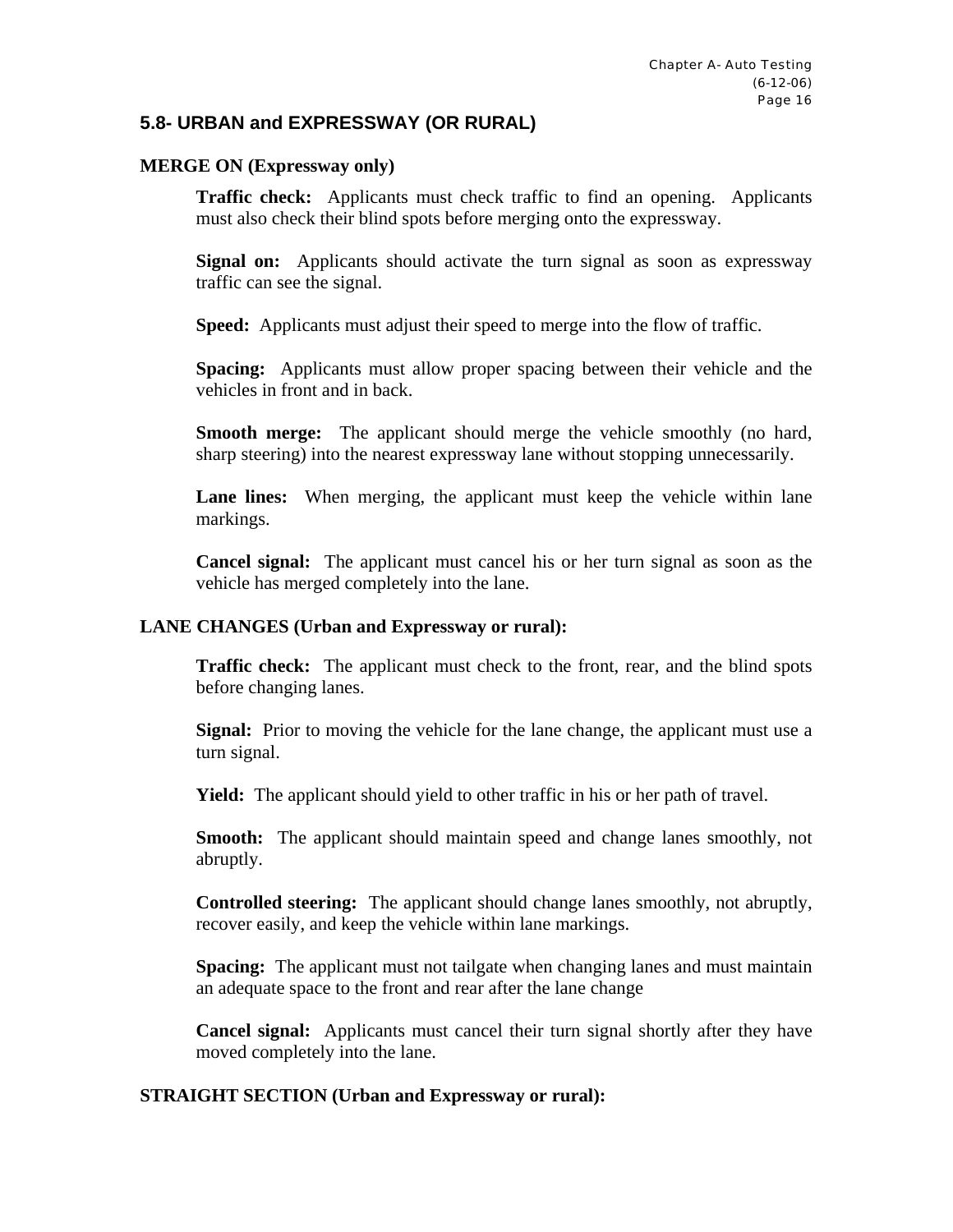**Traffic checks:** The applicant should observe the traffic environment ahead, to the left, right, and rear indicated by mirror checks, head movements to left and right, and eye contact with other drivers and pedestrians.

**Awareness:** The applicant should watch for hazards on the side of the road (e.g., movement in parked vehicles, movement in driveways, animals along the side of the roadway). Also, the applicant should look 12 seconds ahead of the vehicle to anticipate hazards, prepare for lane changes, etc.

**Space cushion:** The applicant should maintain a "cushion of space" around the vehicle (i.e. should not follow too closely or drive in a pack of vehicles). The applicant should maintain a proper following distance of at least 2 seconds. An additional second should be added for each adverse traffic condition (e.g., following a truck, cycle or camper, inclement weather, darkness).

**Speed:** The applicant should select a safe and legal speed that keeps up with the traffic flow without exceeding the speed limit or driving too slow (unless warranted by road or weather conditions).

**Proper lane:** When driving on a multi-lane urban or rural roadway, the applicant should move to the right lane if he or she is traveling slower than other traffic or vehicles pass on the right. When driving on the expressway, the applicant should stay in the right lane unless passing another vehicle or moving left to allow others to merge.

**Tracking:** The vehicle should be centered in the lane.

**Lane lines:** The vehicle must not drift over the lane markings.

### **EXIT (Expressway only)**

**Traffic check:** The applicant must check traffic, including the blind spot.

**Signal:** Before merging into the exit lane, the applicant must activate the turn signal.

**Decelerate in exit lane:** The applicant should exit the expressway at a speed appropriate for traffic and weather conditions. Under normal conditions, the vehicle's speed should not drop below the posted minimum speed on the expressway. Once the vehicle is in the deceleration lane, the applicant may reduce his or her speed below the minimum posted expressway speed limit.

**Smooth exit:** The applicant must merge smoothly into the deceleration lane without jerking or swaying the vehicle.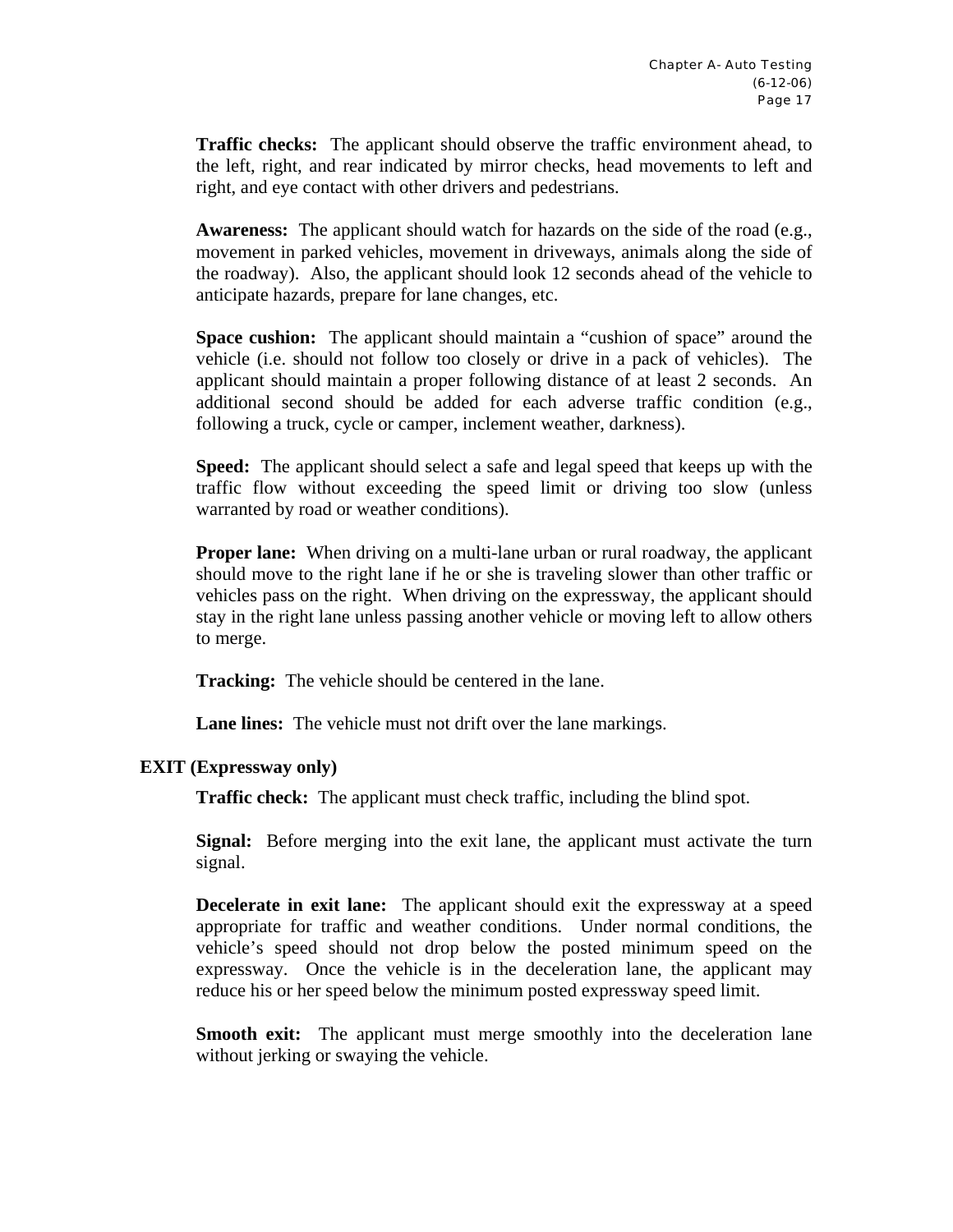Lane lines: The applicant must keep the vehicle within the lane markings while exiting.

**Spacing:** The applicant must maintain proper spacing between the vehicle and vehicles ahead and behind as he or she moves the onto the exit ramp.

**Ramp speed:** The applicant must not exceed the ramp speed (regulatory or advisory). There should be no noticeable lateral acceleration on the ramp curve.

**Cancel signal:** The applicant may cancel his or her turn signal once the merge onto the ramp is complete.

# **5.9- SIMULATED MANEUVERS**

In the event a simulated maneuver is necessary, the applicant must mention each of the following for credit.

### **RRX**

Slow down and cross at speed appropriate for the condition of the tracks Look left and right Listen Keep both hands on the wheel

#### **LANE CHANGES**

Signal Check mirrors for traffic Check blind spot for traffic Maintain speed – do not slow Maintain proper spacing Cancel signal

# **5.10- GENERAL DRIVING HABITS**

### **SEARCH**

**Fails to check:** The applicant must make traffic checks using head and eye movements and mirrors. The applicant must also check blind spots and conduct searches on railroad crossings.

**Small picture:** The applicant should observe the "big picture" well ahead of their vehicle.

**Stops unnecessarily:** The applicant should not stop for green traffic lights unless he or she is yielding to traffic or pedestrians in an intersection.

**Driver distracted:** The applicant should not look at the instrument panel more than a quick glance to locate accessories or switches, or while verbalizing simulated exercises.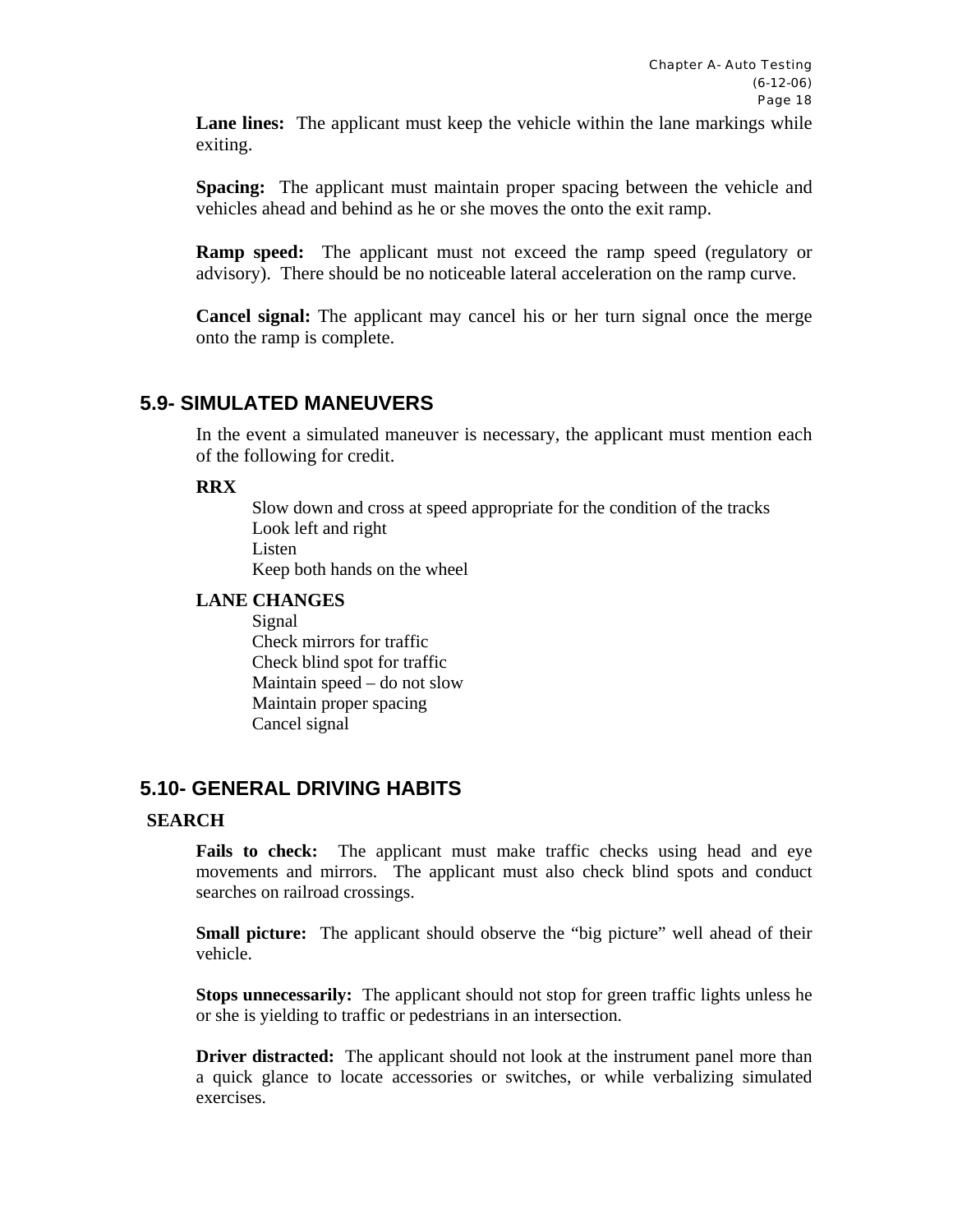**Soft object:** The applicant should say that the best type of object to hit is a soft object. For example, a bush is softer than a tree, or a small tree is softer than a large tree, etc.

**Sideswipe:** The applicant should say the best way to hit an object is with a glancing blow, sideswipe or side of car.

#### **SPEED AND BRAKE CONTROL**

**Fast/Slow:** The applicant must turn the corner at a speed that is not too fast or slow.

**Speed on RRX:** The vehicle's speed over railroad tracks should be appropriate for the condition of tracks and road surface.

**Regulatory/basic/**advisory: The applicant must not exceed the speed limit that is indicated by a regulatory (white) sign or the basic speed law as determined by prevailing weather, roadway and traffic conditions. Advisory speed limit signs are yellow and should be observed. All speeding errors observed by the examiner must be properly recorded on the scoring form, documented in the comments section and a verbal warning given and documented if speed is over the limit by 4 to 9 mph.

**Poor acceleration/pacing:** The applicant must adjust the vehicle speed to keep pace with the flow of traffic.

**No full stop:** The applicant must bring the vehicle to a complete stop and should not roll the vehicle through stops.

**Brakes hard/soft/rides/pumps:** The applicant should brake the vehicle smoothly and evenly, not too hard or too soft. The applicant should not ride or pump the brakes.

**No decel in exit lane:** The applicant should exit the expressway at a speed appropriate for traffic and weather conditions. Once the vehicle is in the deceleration lane, the applicant may reduce his or her speed below the minimum posted expressway speed limit.

**Improper clutch:** When driving a vehicle equipped with a manual transmission, the applicant should not clash gears, rev or lug the engine. Also, the applicant must use the clutch properly to prevent choppy accelerating and decelerating.

**Wrong gear:** The vehicle should be operated in a gear that is appropriate for vehicle speed, taking into consideration whether the vehicle is accelerating, slowing or maintaining speed.

**Coasts:** The applicant must change gears smoothly as needed and not coast the vehicle to a stop with the gearshift lever in neutral.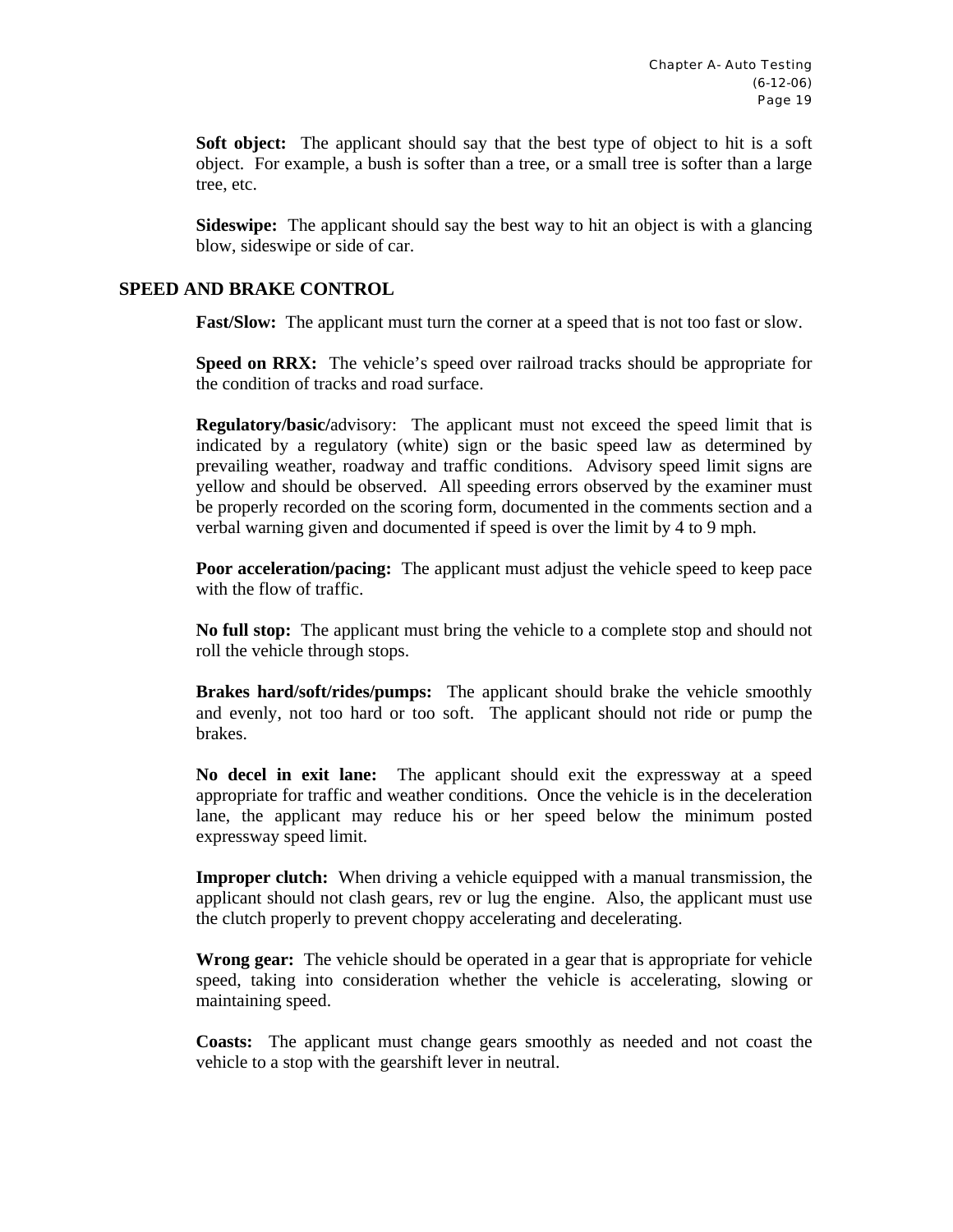**Shifts on RRX:** The applicant should not change gears while crossing railroad tracks.

#### **DIRECTION AND SPACE CONTROL**

**No turn signal:** The applicant must use the turn signal when they turn or change lanes.

**Fails to cancel signal or use signal properly:** The applicant must cancel the turn signal as soon as the turn, lane change or merge has been completed.

**Wide/Short:** The applicant should not cross over the inside or outside lane markings (wide) nor hit any curbs (short).

**Poor lane tracking:** The vehicle should be centered within the lane.

Lane line: The applicant should not straddle or cross over lane line markings.

**Incorrect lane:** The applicant must turn into the correct lane. For example, when turning left, the vehicle should finish the turn in the leftmost lane (unless lane markings or signs direct otherwise). When turning right, the vehicle should complete the turn in the rightmost lane (unless lane markings or signs direct otherwise).

**Fails to move right:** During the Hazard Awareness maneuver, mark the phrase "fails to move right" if the applicant does not say that he or she would move right if an oncoming vehicle were approaching head-on in the applicant's lane (simulated headon collision).

**Bad Gap:** The applicant must stop at a safe distance where he or she can see the rear tires of the vehicle in front.

**Space Cushion:** The applicant should maintain a reasonable space cushion between the vehicle and other vehicles and should not crowd other vehicles or allow other vehicles to crowd his or her vehicle.

**Poor spacing:** The applicant should maintain proper spacing in front and in back of the vehicle.

**Beyond stop lines/signs, crosswalk, sidewalk or in intersection:** The applicant must come to a complete stop behind any stop line or crosswalk or, if there is no stop line or crosswalk, at point near, but not in, the intersecting roadway where the applicant has a view of approaching traffic. If an object is obstructing visibility, an applicant must, after stopping behind the stop line or crosswalk, roll forward and stop again at a point near, but not in, the intersecting roadway where the applicant has a view of approaching traffic. If there is no stop line or crosswalk, the applicant must stop at a point near, but not in, the intersecting roadway where the applicant has a view of approaching traffic. Note: a crosswalk may be unmarked; the Michigan Vehicle Code's definition of crosswalk includes "that part of a roadway at an intersection included within the connections of the lateral lines of the sidewalks on opposite sides of the highway…"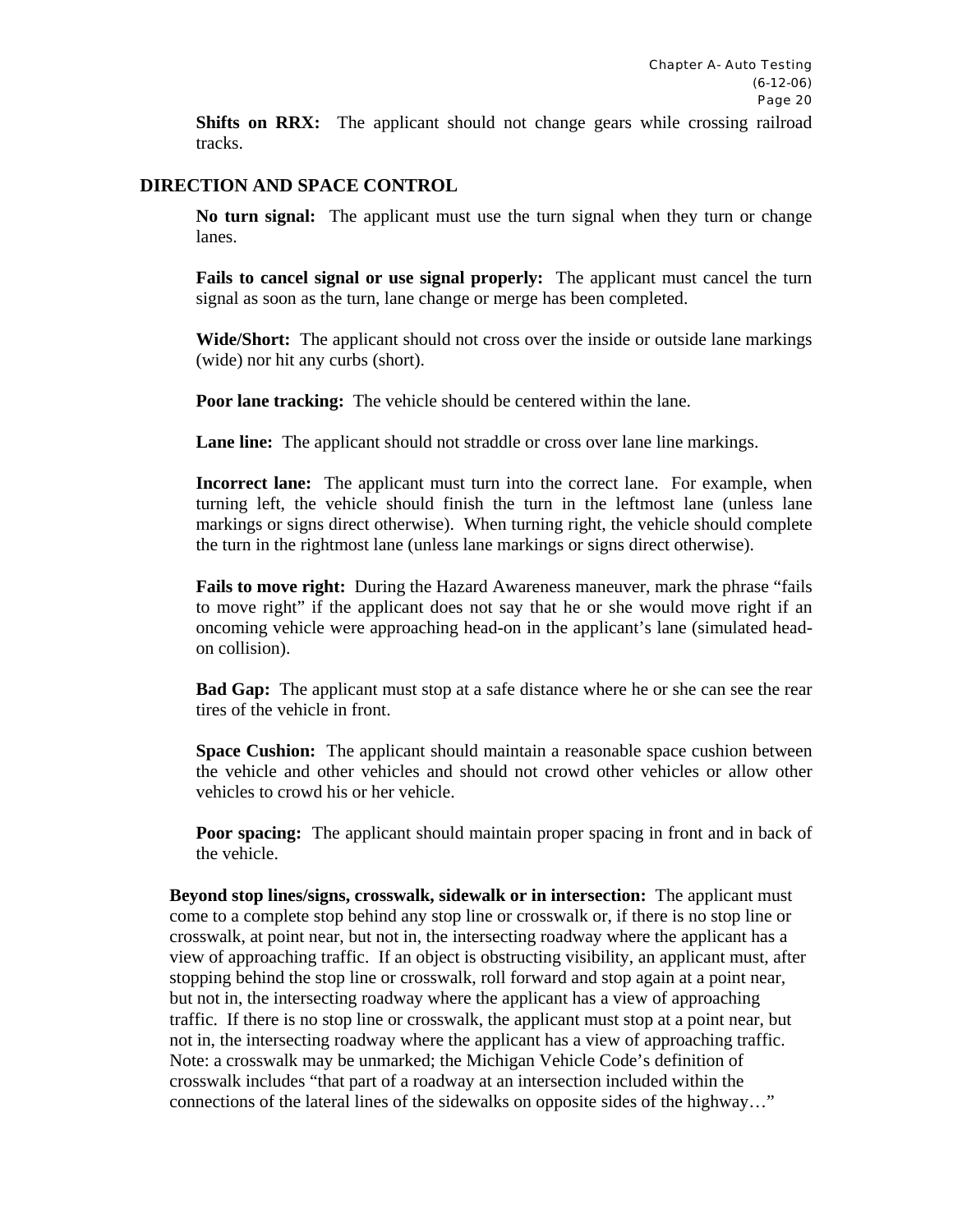#### **STEERING CONTROL**

**Palming, Shuffling, One-Handed:** The applicant should not palm the wheel, shuffle the wheel or drive with only one hand on the wheel. The applicant may remove a hand to operate the instrument panel or to open or close a window. The applicant should not execute these maneuvers in the middle of an intersection, while turning or during a lane change.

**Non-Controlled steering:** The applicant must maintain proper control of the vehicle by steering smoothly, recovering easily from turns and staying within lane markings.

**Wheels not straight for left turn:** The applicant must keep the front wheels of the vehicle pointed straight ahead.

**Non-smooth merge, exit or lane change:** The applicant must smoothly merge on to or exit off of an expressway or when changing lanes.

### **TIMING**

**Brakes early/late/none:** The applicant should not brake too early or late.

**Signals early/late:** The applicant should activate the turn signal at least 100 feet ahead of a turn (approximately 3-4 seconds), but not so early as to mislead others as to where he or she intends to turn.

**Poor timing:** The applicant must make sure he or she has enough time to complete any maneuver safely without causing other vehicles to adjust their speed or take evasive action.

**Too timid or aggressive:** The applicant should not drive too timidly or aggressively. Overly timid driving may indicate a lack of necessary experience and skill, and overly aggressive driving may stretch the applicant beyond his or her ability to handle the vehicle safely.

### **LAW**

**Told to wear safety belt:** An error should be assessed if the applicant has to be reminded to put on the safety belt. Only applicants with a physician's statement or waiver are exempt from wearing their safety belt. If an applicant refuses to wear the safety belt and does not have a physician's statement, the refusal constitutes an automatic failure.

**Non-Failing Speeding Violations:** The following speeding violations are driving test errors, and the examiner should record appropriate comments; however, there are no warnings or automatic failures associated with these violations:

- Speeding 1-3 mph over the regulatory speed limit or basic speed law.
- Exceeding an advisory speed limit.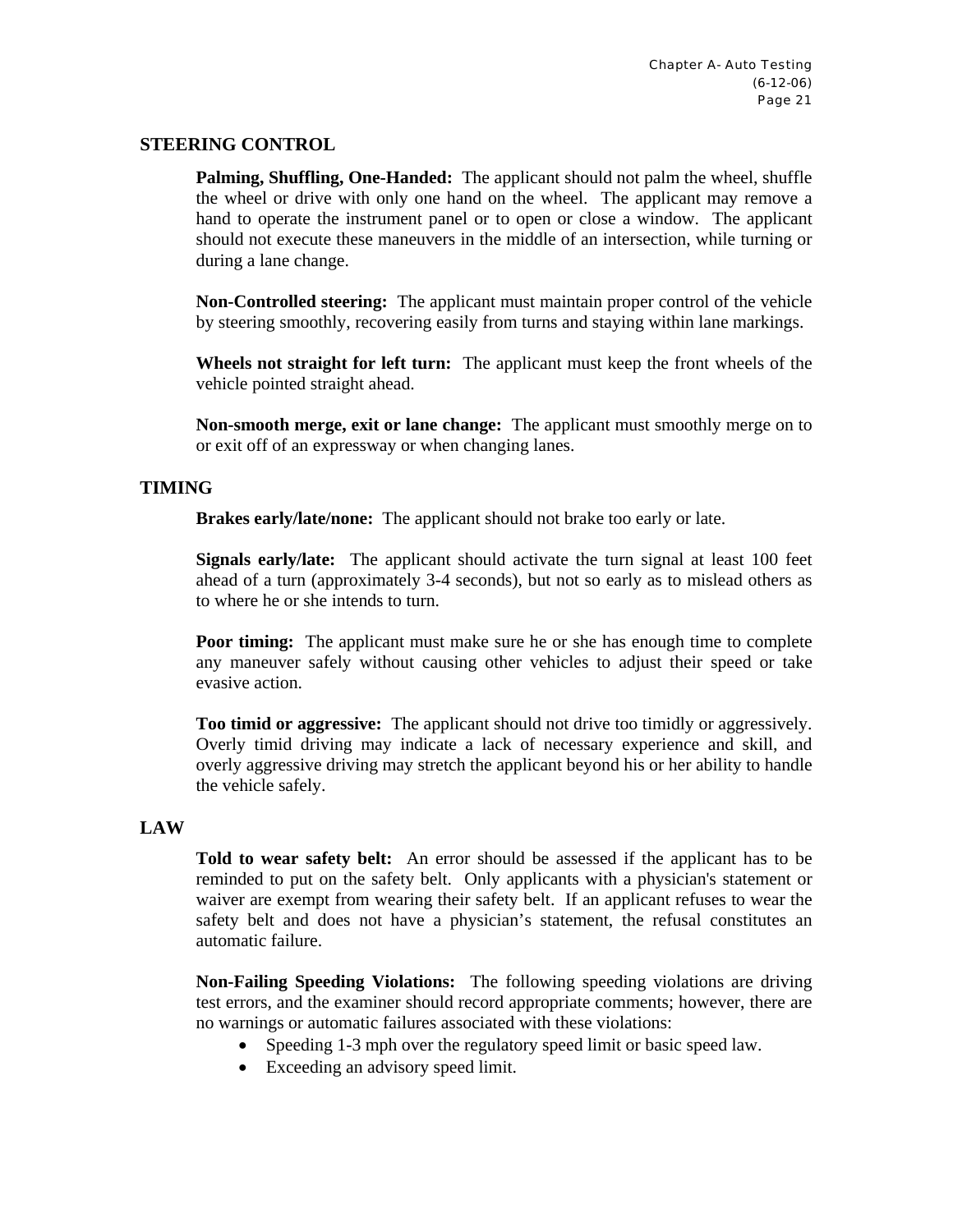# **SECTION 6: AUTOMATIC FAILURES**

Some driving behaviors warrant termination of a test before an applicant has accumulated enough errors to fail based on points. The following actions or traffic violations during the driving test constitute an immediate failure. They are listed in the order in which they appear on the scoring form test summary.

# **Disregard instructions**

- Unless the applicant has a physician's statement or waiver, they must wear a safety belt at all times during the driving test.
- Interpreter continued to provide applicant with unnecessary communication after one warning. The examiner should document a first warning in the comments section (e.g., "unnecessary communication by interpreter-warned").

# **Dangerously inexperienced**

- Applicant is unable to use accelerator, brake, clutch, or gear shift safely.
- Sustained speeds of 10 mph under the regulatory speed limit after one warning (unless traffic or weather conditions warrant such behavior). The examiner should record an error and verbally warn the applicant. The examiner should document the warning in the comments section (e.g., "10 mph under posted speed on [enter road or street name]-warned").
- Uncontrolled steering resulting in travel off road or travel in opposing traffic lanes.
- Other losses of vehicle control requiring examiner intervention.

# **Traffic violation – Disregard Traffic Control Device**

- Runs a red light or stop sign.
- Fails to stop for a railroad signal or drives around railroad gates.
- Turns left or right on red when prohibited.
- Turns from the wrong lane.
- Drives the wrong way on a one-way street.
- Drives on the wrong side of the street.

# **Traffic violations – Speed**

- Speeds 4 to 9 mph over the regulatory speed limit (white regulatory sign) or the "basic speed limit" (reasonable and prudent) after one warning. After the applicant is verbally warned the examiner must document the warning in the comments section (e.g., "speed 30/25 on [enter road or street name] -warned"). All speeding errors must be documented in the proper area of the scoring form and recorded in the comments section.
- Speeds 10 mph or more over the regulatory speed limit (white regulatory sign) or the "basic speed limit" (reasonable and prudent) with no warning.
- Drives below required minimum speed on the expressway (unless traffic or weather conditions warrant such behavior).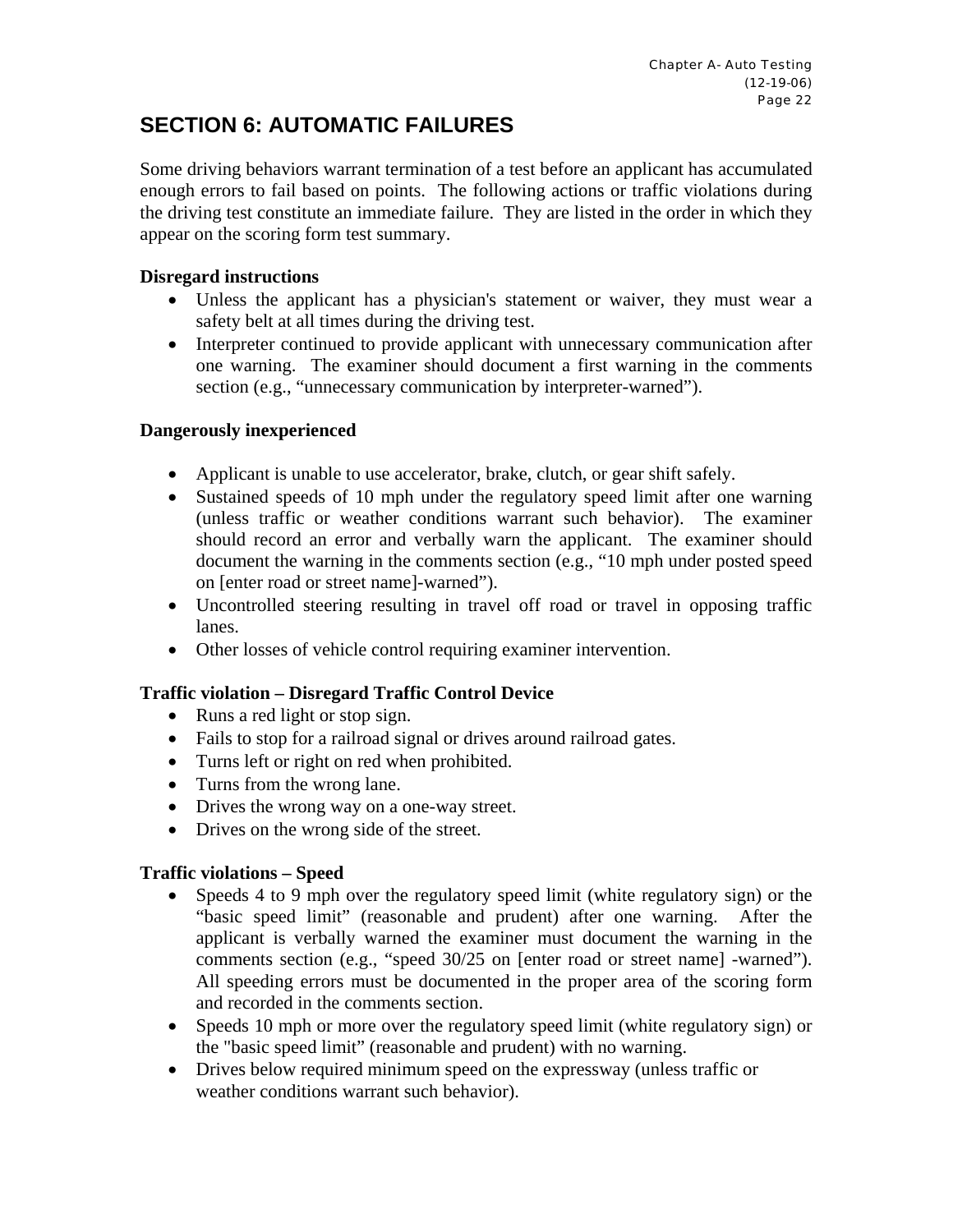### **Traffic violation – Failed To Yield**

- Fails to yield (adversely affecting traffic or pedestrians).
- Fails to yield right-of-way to a funeral procession.

### **Hazardous Action**

- Examiner, parent/guardian warns of, or prevents, a dangerous action or traffic violation.
- Examiner, parent/guardian, or other roadway user prevents traffic crash.
- Driver creates a serious hazard for other traffic.

#### **Crash**

Any crash for which the applicant's actions were contributory results in termination of the test. (Crashes for which the applicant's actions were non-contributory may result in termination of the test depending upon applicant, examiner, and vehicle condition). All crashes must be reported in writing to Third Party Testing Section within 24 hours.

#### **Other**

- An offer of a bribe or gratuity at any time during the testing process should result in immediate termination of the test and must be reported in writing to Third Party Testing Section.
- Passes a stopped school bus with its red lights flashing.
- Fails to stop for an emergency vehicle.
- Passes improperly.
- Follows another vehicle too closely (after one warning). The warning must be documented in the comments section (e.g., "FTC on [enter road or street name] warned").

**Do not tell the applicant that they have failed while you are on the test route.** Continue to instruct the applicant in a normal fashion, taking the safest route back to your testing site. Once you are on site, provide constructive feedback as to why the applicant failed the test. Be sure to thoroughly document any test failure in the comments section and include any additional notes.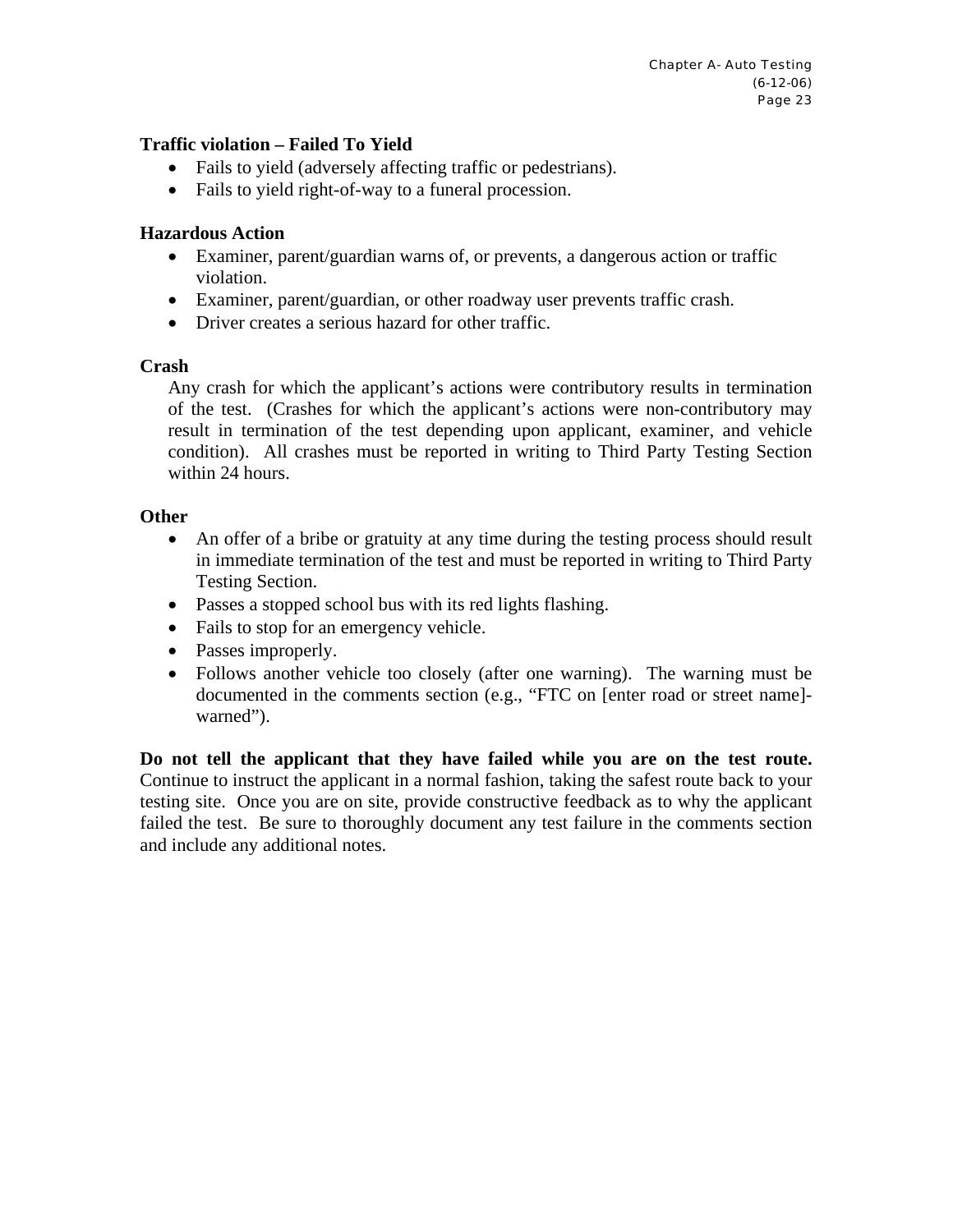# **SECTION 7: MARKING ERRORS**

Prior to any scoring, the examiner should mark the scoring form to reflect the route. If it was not possible to incorporate expressway driving into your route, "X" through the expressway entry on/exit off maneuver area. Then, depending on whether or not the railroad crossing is actual or simulated, make a hash mark through either the "a" or the "s". Finally, in the scoring summary instructions, hash through the words "Nondesignated" and "Designated" with the same type of marks to be used to record nondesignated and designated errors.

Each scoring category (traffic situation), required maneuvers, and observable behaviors are shown on the scoring form. Many maneuvers share observable behaviors. The scoring form is set up in a manner that places the maneuvers on the right and left with the observable behaviors to be scored sandwiched in between. When you score a maneuver, follow these steps:

- Find the maneuver on the scoring form so you are ready to score it.
- Check the applicant and traffic then give directions for next maneuver.
- Watch the applicant perform the maneuver.
- Mark the scoring form.

It is important to mark the scoring form immediately after each maneuver. Do not try to remember what the applicant did, and then mark the form later in the route, or worse, back at the office.

A scoring box is used for recording performance errors. When an applicant makes an error, enter the first letter of the word describing the error in the corresponding scoring box. For example, if the applicant turns wide, write a "W" in the corresponding scoring box. Make no mark if the applicant performs the behavior correctly.

Many lines contain 2 or more scored behaviors. For example, the second line on the approach of a left or right turn reads "Signal, Brake". If the applicant failed to perform either of these behaviors correctly, enter the first letter of the incorrect behavior in the corresponding scoring box. For example, if the applicant braked late, enter the letter "B" in the corresponding scoring box. You may also add "L" for late as a further description of the error. If 2 words on a line begin with the same letter, record the first 2 letters of the behavior error in the scoring box. For example, enter "TC" for traffic check or "TI" for timing.

**Scoring at designated locations.** Errors occurring at designated locations are marked within the appropriate category on the scoring form. For example:

- If an applicant exhibits poor steering control at scored right turn #1, enter the letters "CS" in the appropriate box within the "Turns" category,
- If an applicant makes a short turn at scored right turn #2, enter the letters "Sh" in the appropriate box within the "Turns" category.
- If an applicant failed to check traffic at through #4, enter the letters "TC" in the appropriate box within the "Through Intersection" category.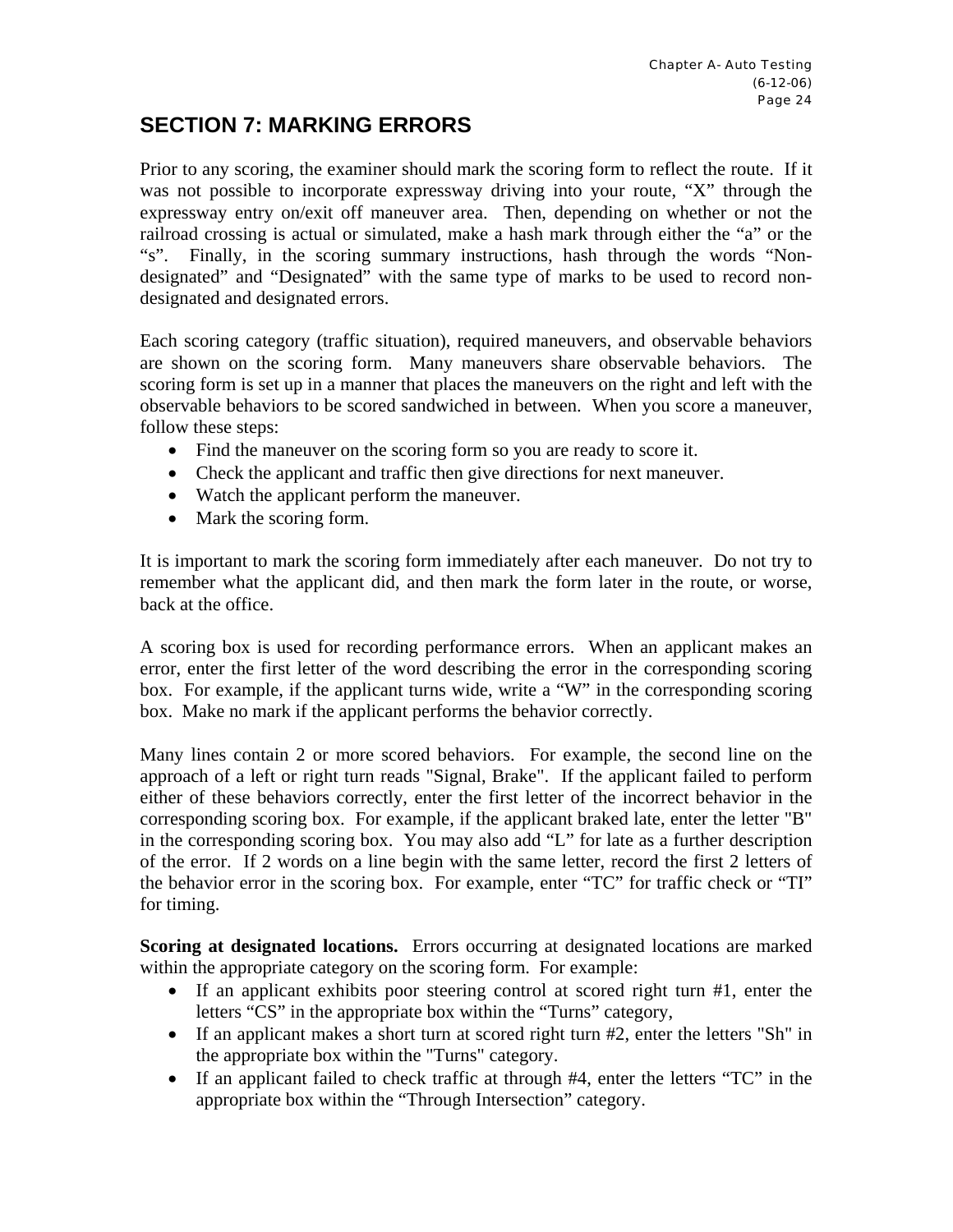• If, during the crash avoidance simulation, an applicant r failed to say that they would "move right" to avoid a head on collision, enter the letter "MR" in the appropriate box within the "Crash Avoidance" category.

**Scoring at non-designated locations.** Errors occurring at non-designated locations are scored within the appropriate categories under the heading, "Scoring Summary". For example:

- If the applicant makes a wide turn at a "non-designated" location, mark a backwards slash through the word "wide" within the steering / shift control category.
- If an applicant was found to be speeding (46/40) in a non-designated area, mark a backwards slash through the words "Regulatory" within the speed control category and explain in the comments section.

**Scoring 2 or more errors located on the same line at designated locations**. If an applicant commits 2 or more errors that share the same line, only one error should be documented in the scoring box associated with that line. The other error should be scored within the appropriate scoring summary category. For example:

- If an applicant fails to make a traffic check and exhibits poor timing at Stop #3, the applicant has, in fact, committed 2 errors. Since there is only one scoring box that corresponds to both errors, you distribute the errors as follows:
- One error (examiner's choice, in this care Timing) is scored in the appropriate box within the "Stop" category box that corresponds to Stop #3:
- The other error (Traffic Check) is scored, using a forward slash, in the appropriate place within the appropriate scoring summary category.

**Scoring summary.** At the conclusion of the test, all errors occurring at designated locations are distributed to the appropriate categories within the scoring summary. To avoid confusion, circle the errors as they are brought down to the scoring summary.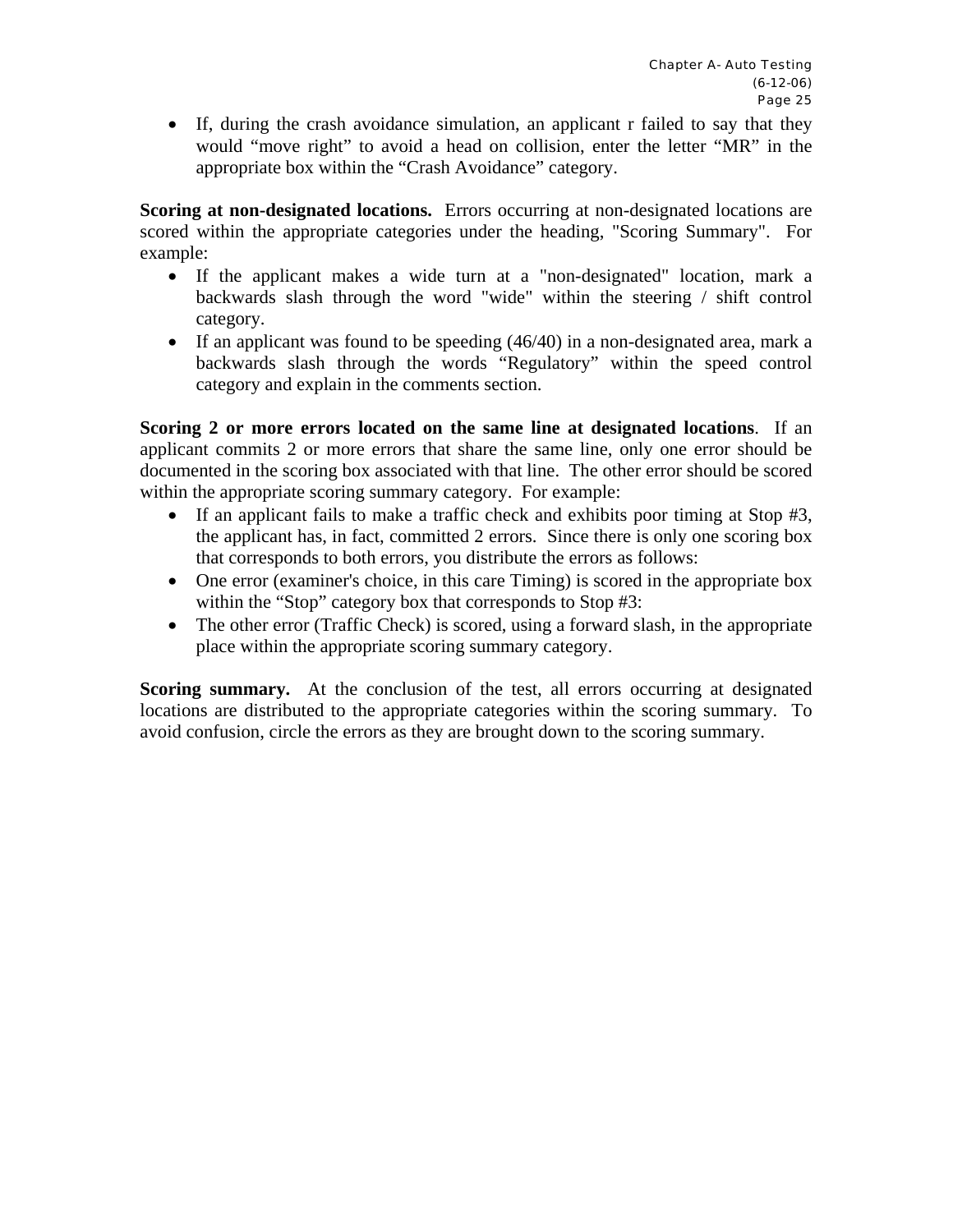# **SECTION 8: POST TEST**

**Calculating and Recording the Driving Test Score.** Carefully count the number of errors marked at designated locations and the number of boxes marked with an "X" in the General Driving Habits area. This combined total is the driving test score. If the score is close to a failing score (passing score equals 25 errors or less), double check that you have added correctly. Record the driving test score in the appropriate box on the front side of the scoring form. If the driving test was passed, darken in the bubble to so indicate. Fill out the Skills Tests Certificate and enter the certificate number on the scoring form. Give the top copy to the applicant as proof of passing the test and retain the bottom copy for your records.

**Reviewing the Results and Providing Feedback.** The best time for an examiner to provide feedback is after the entire skills test is finished. However, an examiner may choose to discuss a successful applicant's performance on the basic control skills test before beginning the on-the-road test. However, the examiner should be careful to keep any such discussion short and should avoid discouraging the applicant. An examiner shall not discuss applicant performance on any basic control skills exercise between exercises.

Examiners may, within reason, choose the method of review that they determine would be most beneficial to the applicant. After an unsuccessful skills test attempt, examiners should not provide feedback that includes behind-the-wheel instruction. Examiners should focus advice on an applicant's driving and never provide tips on how to avoid scoring errors. Everything applicants and students need to know is published in the *Road Skills Test Study Guide.* 

Every applicant is entitled to an explanation of the examiner's assessment of his or her performance. Feedback should always be given privately, in a one-on-one situation (or in the presence of a parent or guardian, if the applicant is a minor). An examiner may not give the applicant a copy of the scoring form, but may give a written assessment (some organizations provide customers a feedback form).

During the feedback process, the applicant may be listening for only one word: "PASSED." It is important to keep his or her attention focused on your analysis of their performance. Once the applicant hears the word, "PASSED," he or she ceases to listen. Likewise, if the applicant hears the word, "FAILED," he or she may become upset and lose focus on the information you are trying to convey. The following guidelines have been established for providing beneficial feedback to an applicant.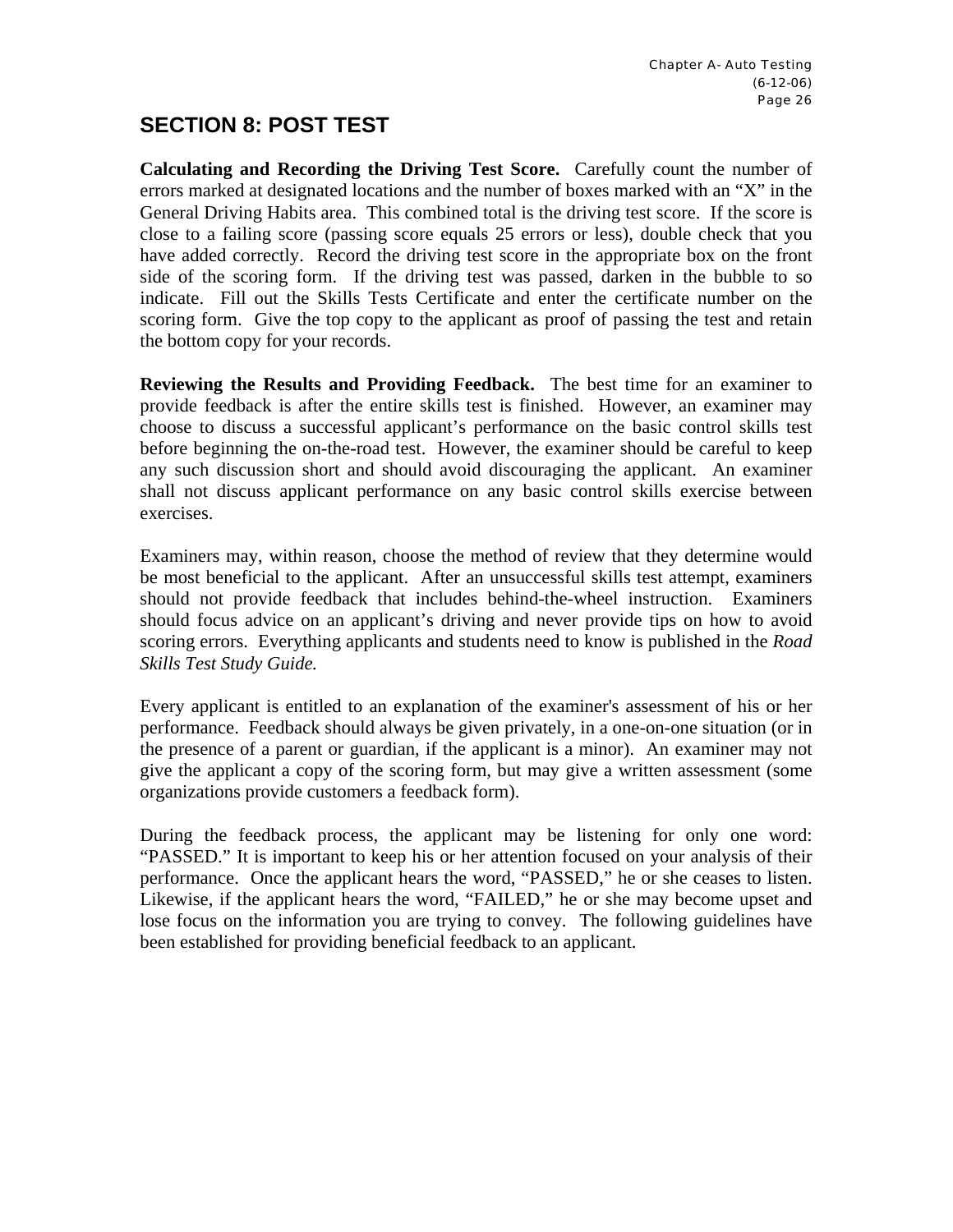| <b>Feedback Guidelines</b>                                                                                                                                                                                                                                                                                                                                                                                                                                                                                                                                            |                                                                                                                 |                                                                                                                                                                                                                                                                                                                                                                                                              |  |
|-----------------------------------------------------------------------------------------------------------------------------------------------------------------------------------------------------------------------------------------------------------------------------------------------------------------------------------------------------------------------------------------------------------------------------------------------------------------------------------------------------------------------------------------------------------------------|-----------------------------------------------------------------------------------------------------------------|--------------------------------------------------------------------------------------------------------------------------------------------------------------------------------------------------------------------------------------------------------------------------------------------------------------------------------------------------------------------------------------------------------------|--|
| For every test, whether it was passed or failed, it is very important to review the information you have<br>recorded on the scoring form before beginning to discuss the applicant's performance with him or her.<br>Refer to any notes you may have made during the tests.                                                                                                                                                                                                                                                                                           |                                                                                                                 |                                                                                                                                                                                                                                                                                                                                                                                                              |  |
| <b>Failed Test</b>                                                                                                                                                                                                                                                                                                                                                                                                                                                                                                                                                    |                                                                                                                 | <b>Passed Test</b>                                                                                                                                                                                                                                                                                                                                                                                           |  |
| Step 1                                                                                                                                                                                                                                                                                                                                                                                                                                                                                                                                                                | Select one satisfactory performance or<br>behavior the applicant accomplished and<br>discuss this with him/her. | Step 1 Select one <i>unsatisfactory</i> performance<br>or behaviors the applicant displayed<br>and discuss this with him/her.                                                                                                                                                                                                                                                                                |  |
| Step 2                                                                                                                                                                                                                                                                                                                                                                                                                                                                                                                                                                | Review the applicant's weaknesses with the<br>person and stress their importance.                               | Step 2 Review the applicant's major strengths.<br>Step 3 Identify areas needing some<br>improvement (if applicable) and offer<br>suggestions.                                                                                                                                                                                                                                                                |  |
| Step 3                                                                                                                                                                                                                                                                                                                                                                                                                                                                                                                                                                | Identify the areas in which the person needs<br>further improvement and practice.                               |                                                                                                                                                                                                                                                                                                                                                                                                              |  |
| Step 4                                                                                                                                                                                                                                                                                                                                                                                                                                                                                                                                                                | Ask the person how much time s/he spends<br>practicing.                                                         | Step 4 Advise the applicant of the test results.                                                                                                                                                                                                                                                                                                                                                             |  |
| Step 5                                                                                                                                                                                                                                                                                                                                                                                                                                                                                                                                                                | Advise the applicant of the test results.                                                                       |                                                                                                                                                                                                                                                                                                                                                                                                              |  |
| <b>Feedback Sample For Failed Applicant</b>                                                                                                                                                                                                                                                                                                                                                                                                                                                                                                                           |                                                                                                                 | <b>Feedback Sample For Passed Applicant</b>                                                                                                                                                                                                                                                                                                                                                                  |  |
| "Mary, you are very good at lane changes. Most of<br>the time though, you traveled too fast for conditions<br>and didn't pay attention to what was going on around<br>your vehicle. This is very dangerous because you<br>might not be able to see a hazard in enough time to be<br>able to stop or avoid an accident. Spend time<br>practicing keeping a close watch on what is going on<br>around your vehicle. Use your mirrors and move<br>your head to look around you. Keep an eye on the<br>speedometer. You should spend more time on the<br>road practicing. |                                                                                                                 | "Joe, you rely a little too much on your mirrors<br>and you don't move your head to look around at<br>what is going on. You do control your speed<br>very well, and react to traffic situations<br>satisfactorily. Try practicing moving your head<br>when you scan traffic situations. You'll be<br>surprised at how much more you see.<br>"Overall, you did a nice job today and you<br>passed your test." |  |
| "I am not able to pass you because of the problems I<br>observed today."                                                                                                                                                                                                                                                                                                                                                                                                                                                                                              |                                                                                                                 |                                                                                                                                                                                                                                                                                                                                                                                                              |  |

**Retesting Applicants with Performance Failures.** Applicants who fail to successfully complete the road skills test may not be tested again by an examiner from the same organization within a 24-hour time period unless the failure is due to:

- Faulty documents
- Equipment defects, which can be repaired on the same day.
- Other non-performance reasons

The examiner may advise the applicants on how much practice they need before retesting. For example, an applicant who fails the basic control skills tests by a narrow margin might be able to safely retest the following day. Conversely, an applicant who fails the driving test by a wide margin should be told to use several days (if not weeks) to improve skills before retesting. However, Michigan law does not provide for any certain waiting period and the applicant may choose to ignore the advice.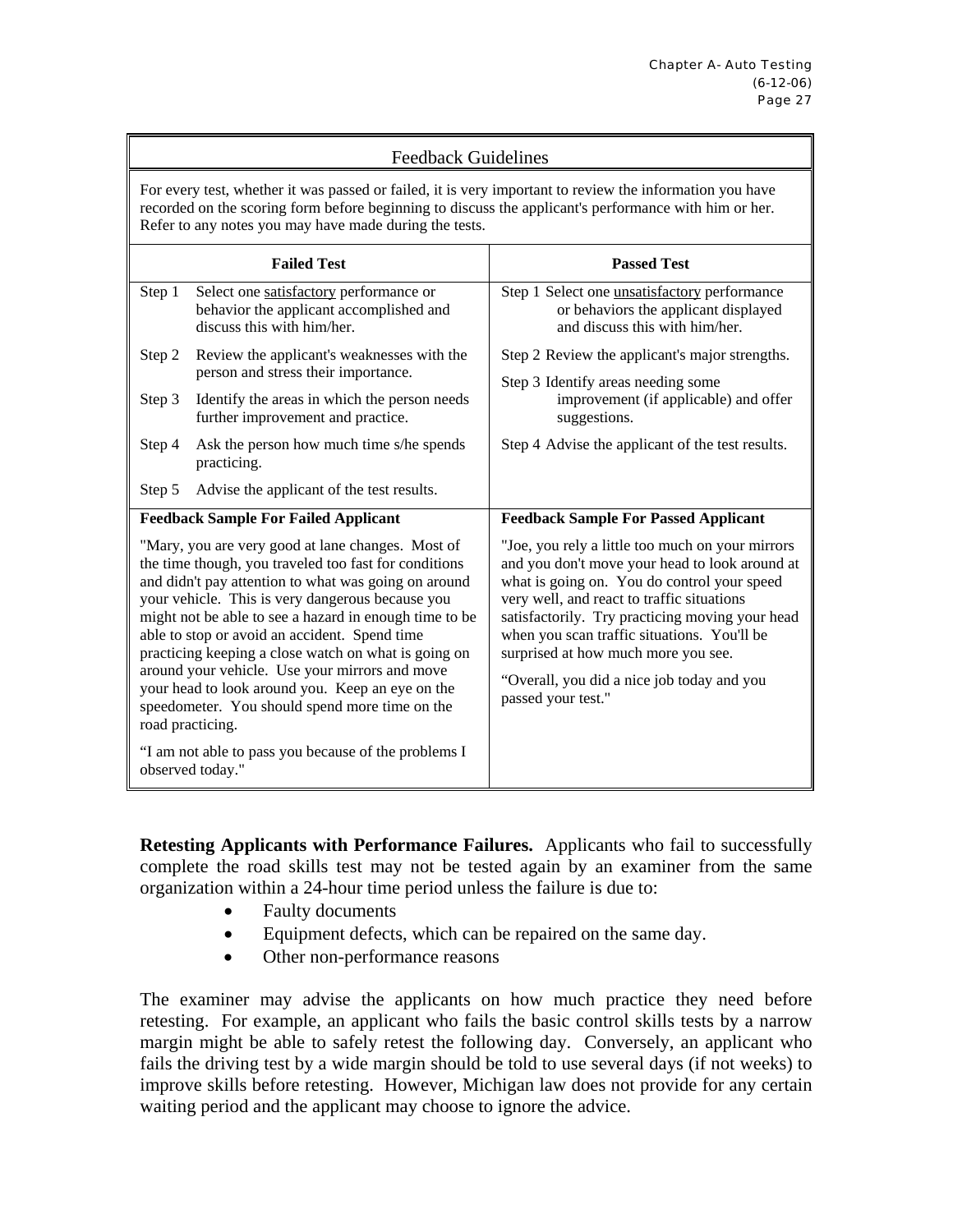# **SECTION 9: TESTING FOR OTHER PURPOSES**

**Driver Evaluations for Non-Licensing Purposes.** For a variety of reasons, a licensed driver may request a road test for "non-licensing purposes." For example, a driver's supervisor may recommend the driver be evaluated for job performance purposes. Third party testing organizations may offer this service, provided they follow these guidelines:

The examiner may use a copy of the scoring form, but not an original. The testing organization should file copies of "performance evaluation" scoring forms separate from driver license skills tests.

(**Note:** Performance evaluations should not be counted in your monthly totals, and copies should not be sent to Lansing with your monthly report. We do not want to inadvertently count these tests in the statistics we gather for statewide reporting purposes.)

- The examiner may give the driver a written evaluation of his or her performance, but the examiner shall not give the driver a copy of the scoring form.
- The examiner shall not issue a skills test certificate. Skills test certificates are only issued to driver license applicants. Examiners may provide a driver with a letter or evaluation typed on company stationary. Be sure the evaluation is composed of "objective" rather than "subjective" statements regarding the driver's performance.
- If, after the evaluation process has been completed, the examiner believes the evaluated driver is unable to safely operate a motor vehicle, the examiner should so advise the person(s) requesting the evaluation. The examiner should also inform the person(s) requesting the evaluation that they should fill out the SOS form OC-88 (obtained from any SOS branch office) to request a Secretary of State review of driving privileges.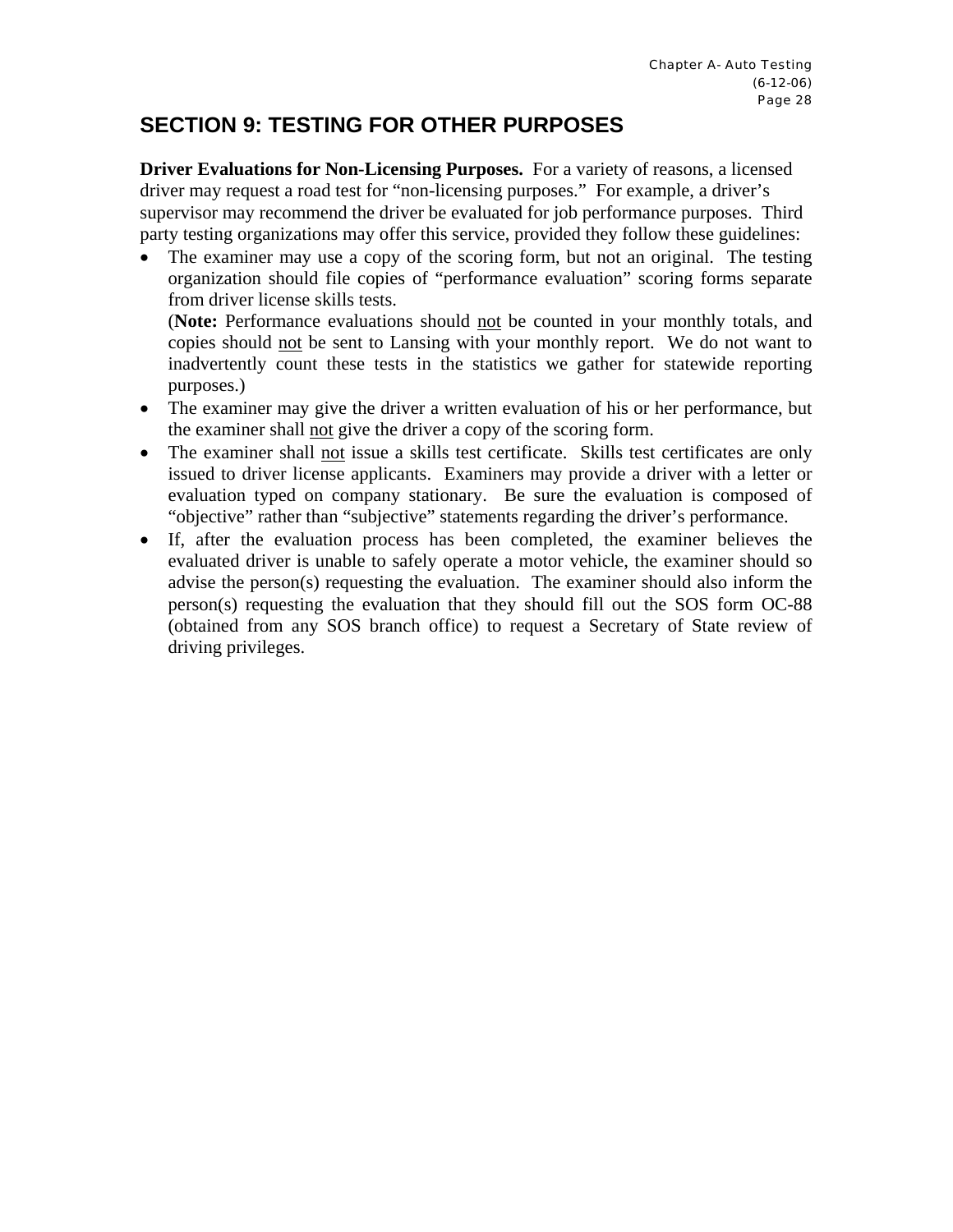#### **APPENDIX A-1**

#### **BASIC CONTROL SKILLS COURSE DIAGRAMS**

#### **PAINTED COURSE**

The diagram below illustrates the layout and measurements for a combined (all-in-one) basic control skills course. By laying the course out according to this diagram, the finishing point of one exercise will begin the starting point of the next exercise.

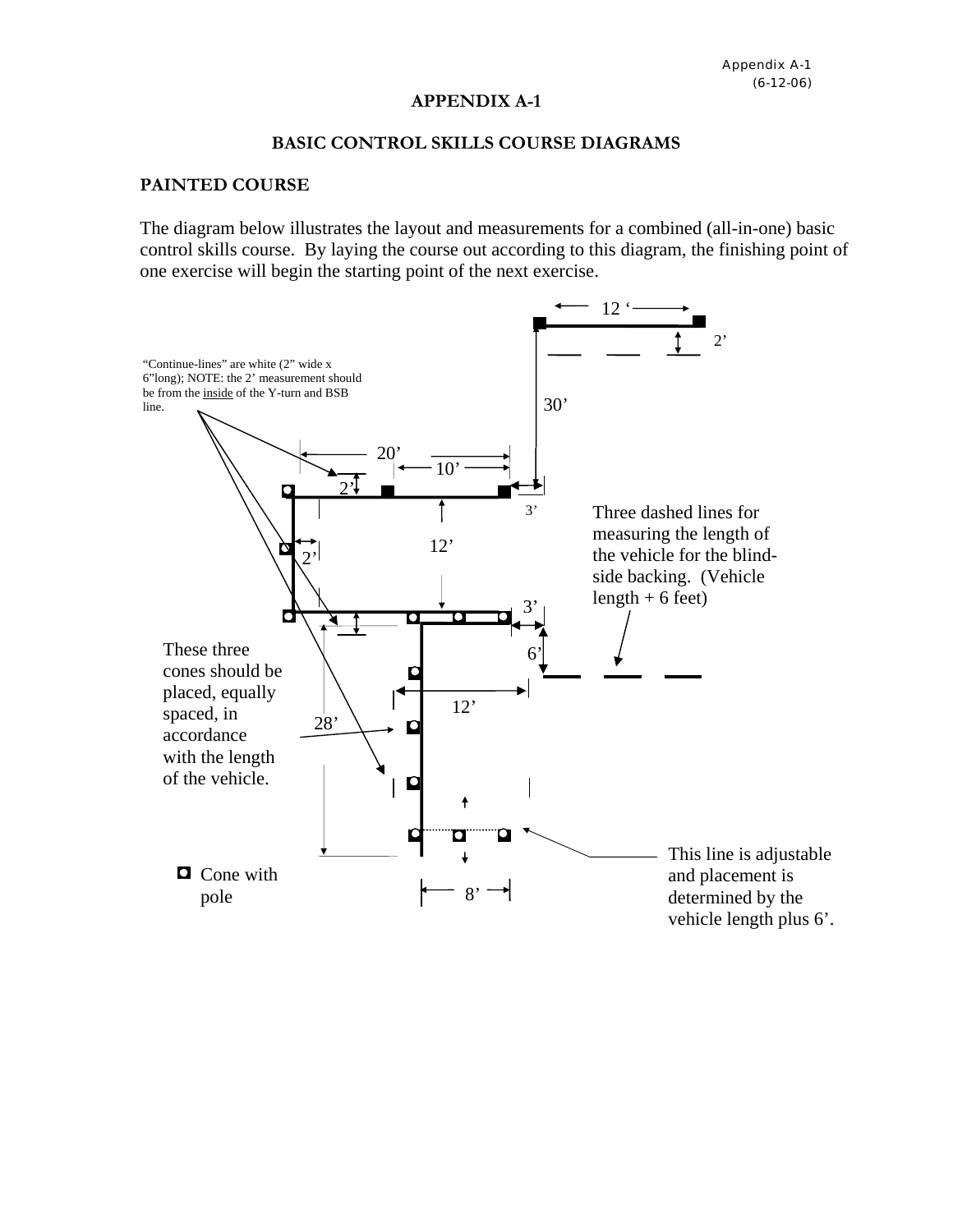# **PORTABLE COURSE**

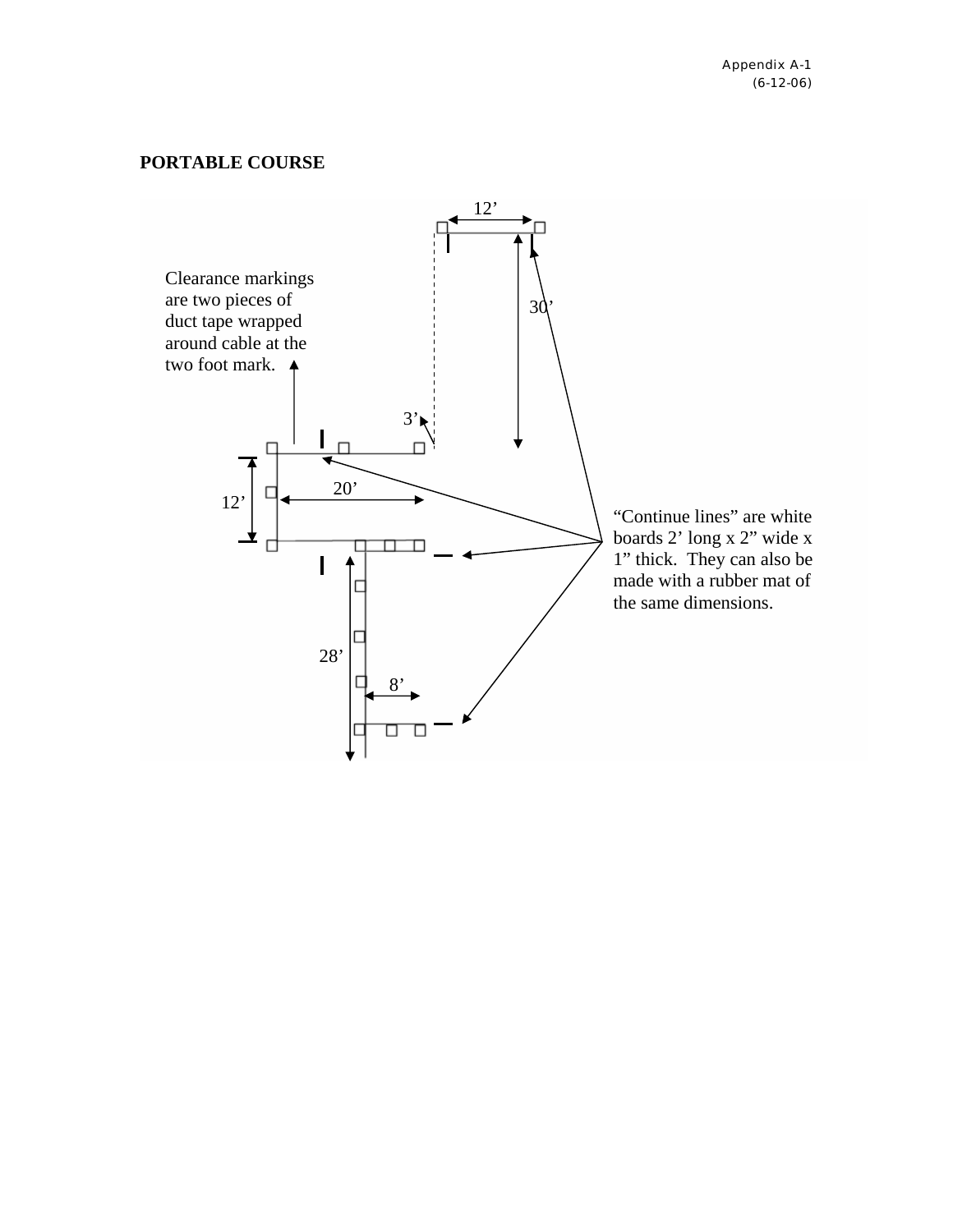#### **APPENDIX A-2**

#### **FORWARD STOP – DIAGRAM AND EXAMINER POSITION**



The applicant drives forward and stops the vehicle with the front bumper as close as possible to the "stop line" without going past the stop line. He or she may not lean out the window. You will score the applicant on their final position relative to the stop line. Once the examiner has scored the exercise, assist the applicant to position the vehicle with the front bumper at the solid forward stop line to begin the sight-side backing exercise. This will allow the full 30' for backing and give every applicant the same starting point.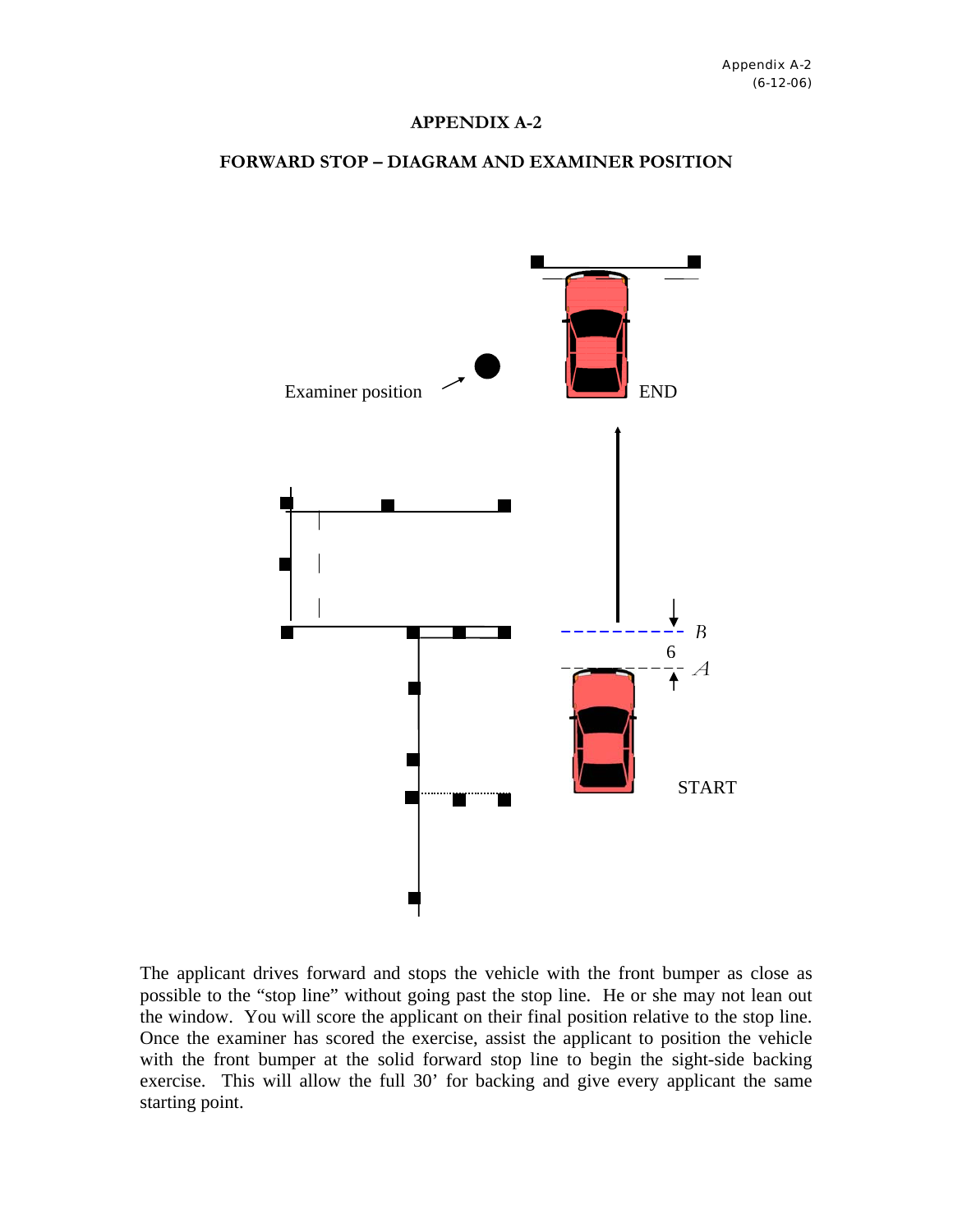# **THIS PAGE LEFT BLANK INTENTIONALLY**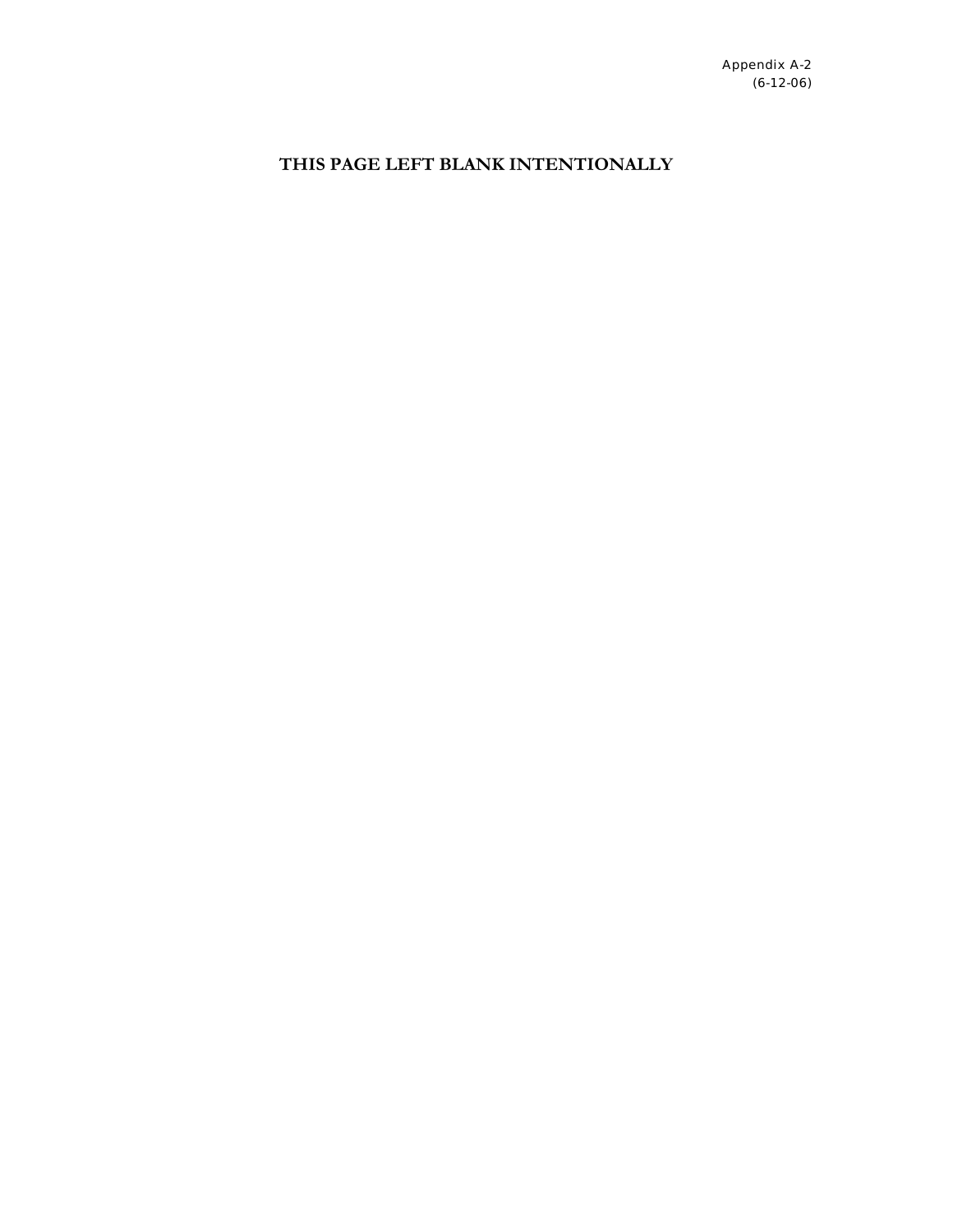### **APPENDIX A-3**



**SIGHT SIDE BACKING – DIAGRAM AND EXAMINER POSITION** 

The applicant backs the vehicle (from a 90-degree angle) into a simulated driveway. The examiner scores all encroachments and repositions until the applicant has completed the exercise. The examiner then scores the final position based on the vehicle's placement within the space.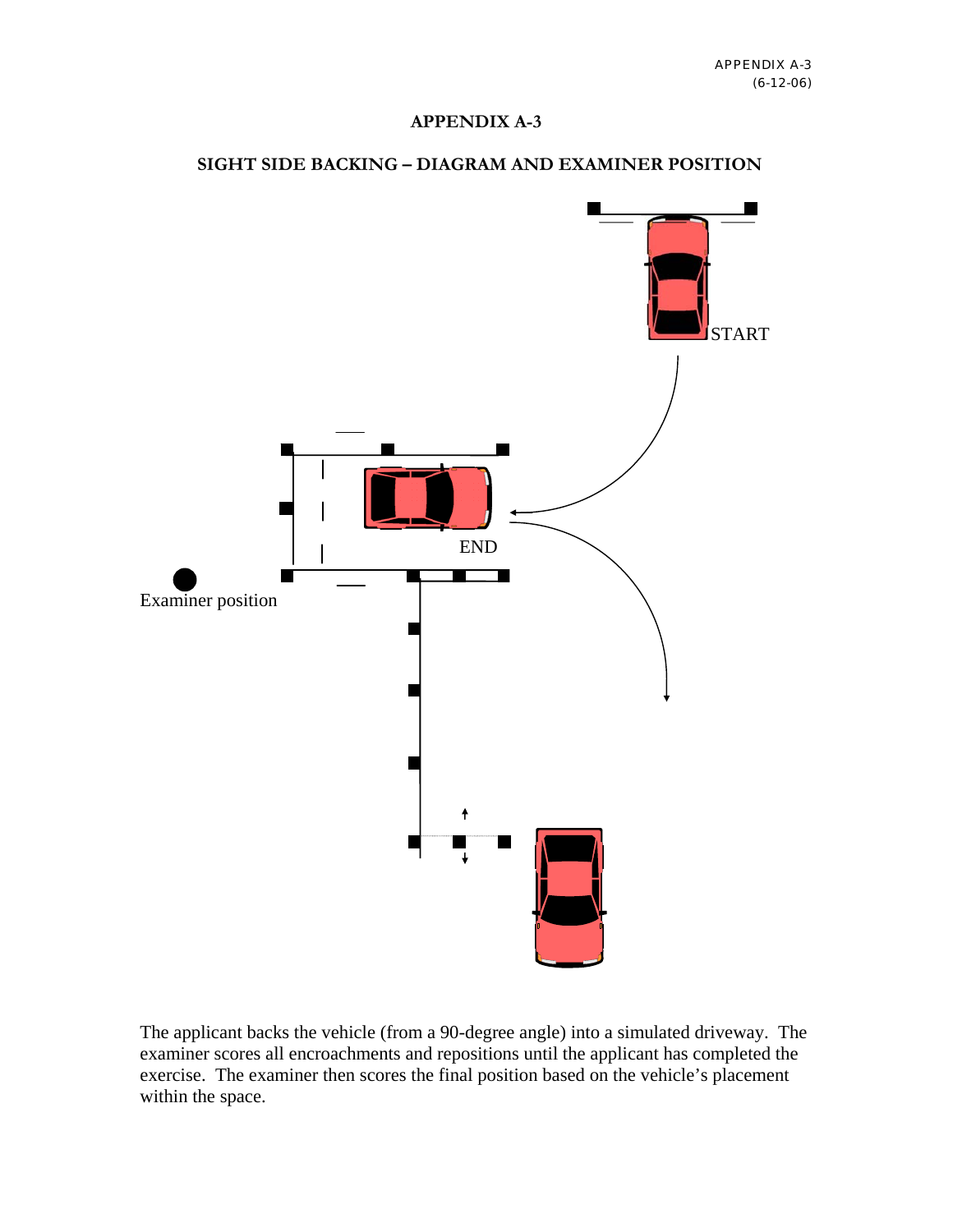# **THIS PAGE LEFT BLANK INTENTIONALLY**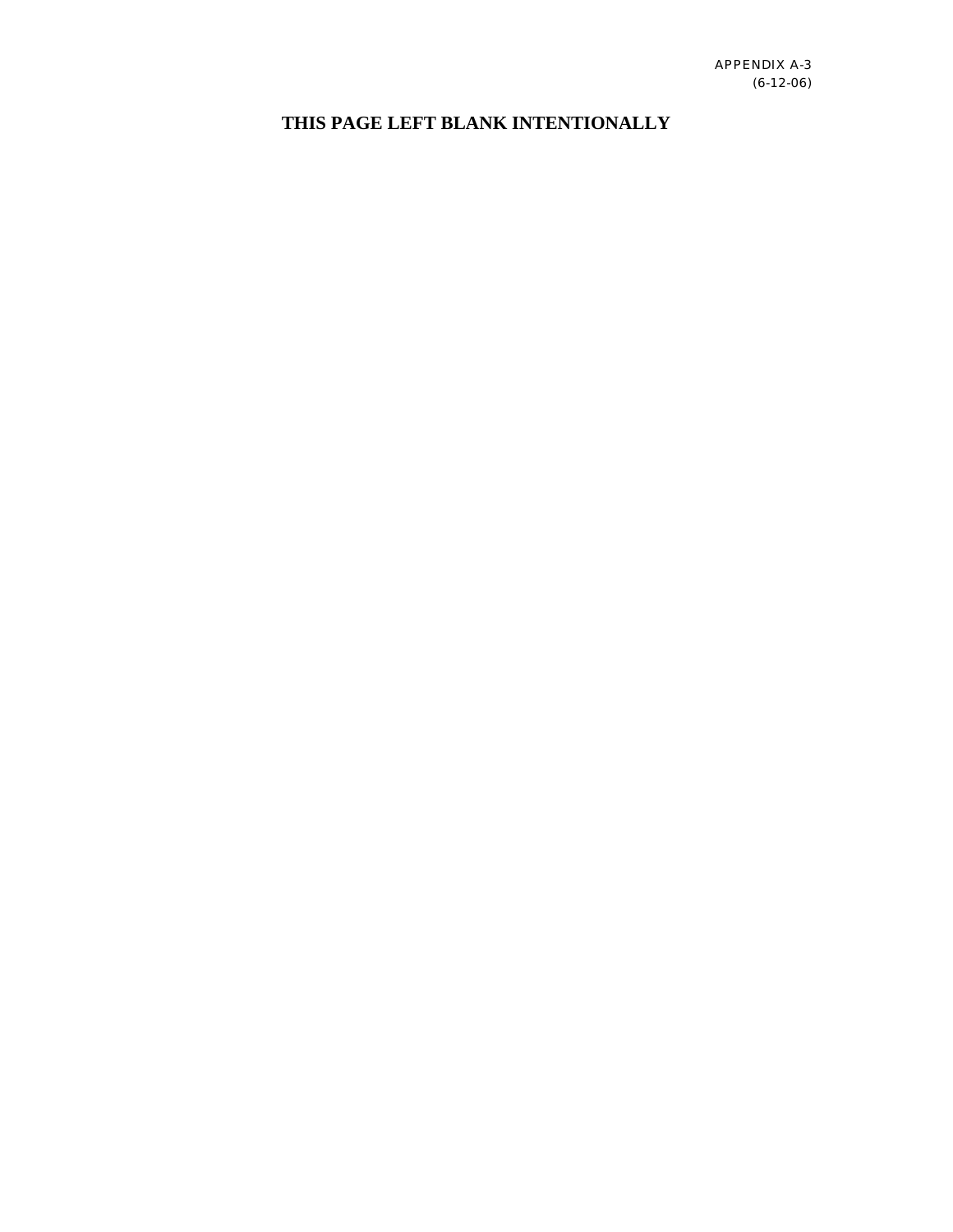# **APPENDIX A-4**

# **BLIND SIDE BACKING – DIAGRAM AND EXAMINER POSITION**



The applicant drives beyond the entrance of a space, stops and backs the vehicle into the space. The space is located on the passenger side (blind side) of the vehicle. The applicant must try to finish the exercise with their vehicle completely within the space.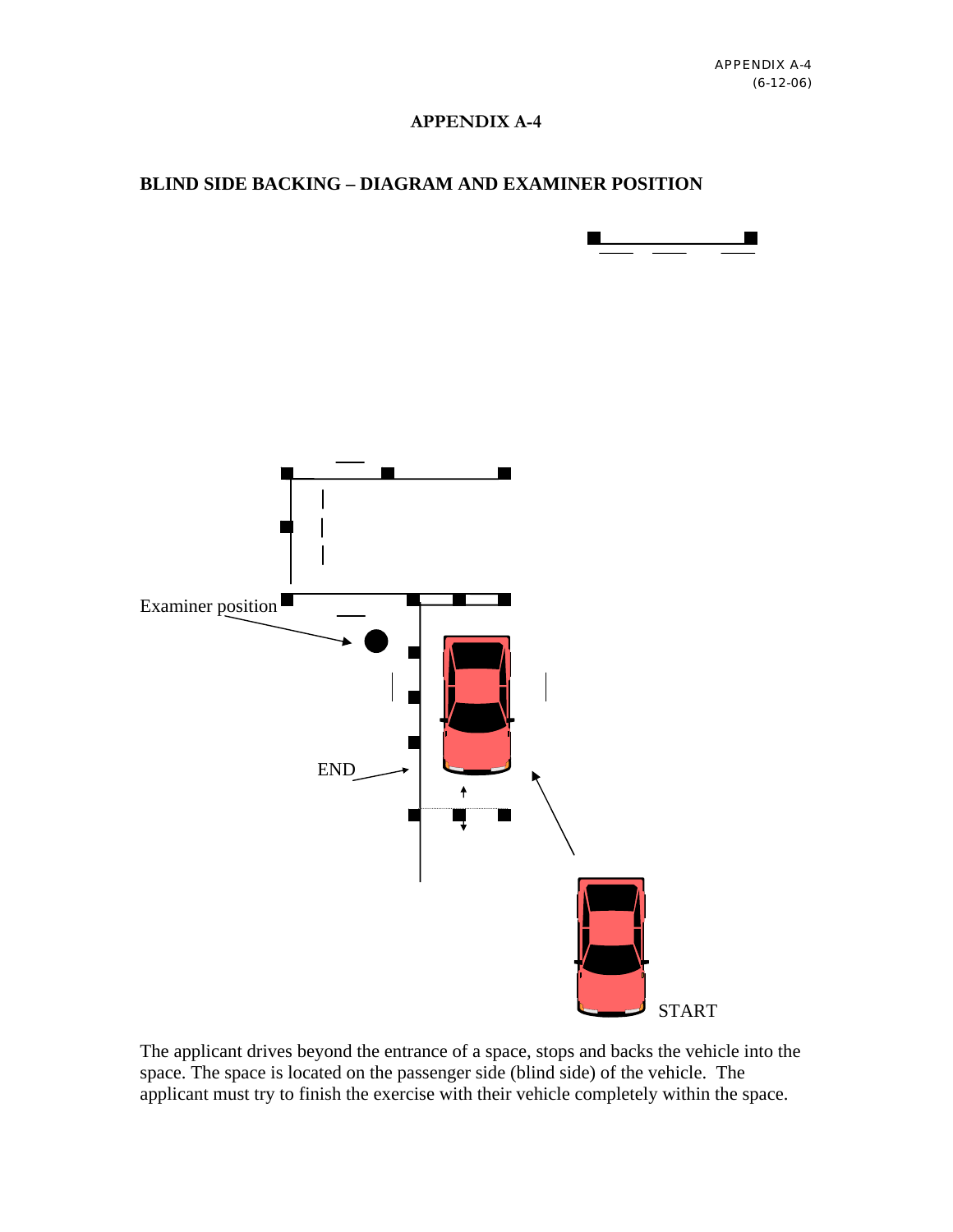# **THIS PAGE LEFT BLANK INTENTIONALLY**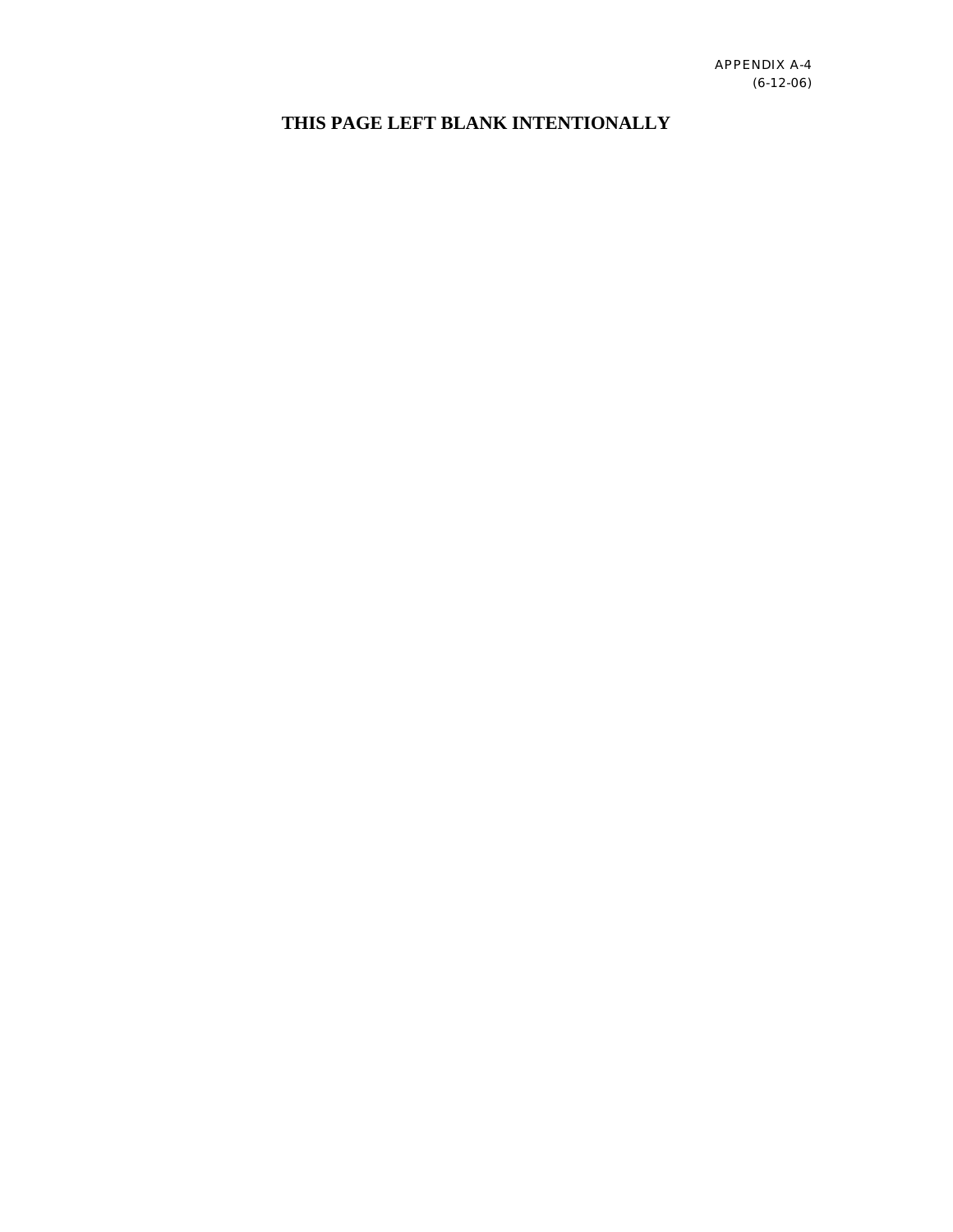### **APPENDIX A-5**

### **FORWARD STOP CLEARANCE AREA**

# *PAINTED COURSE*

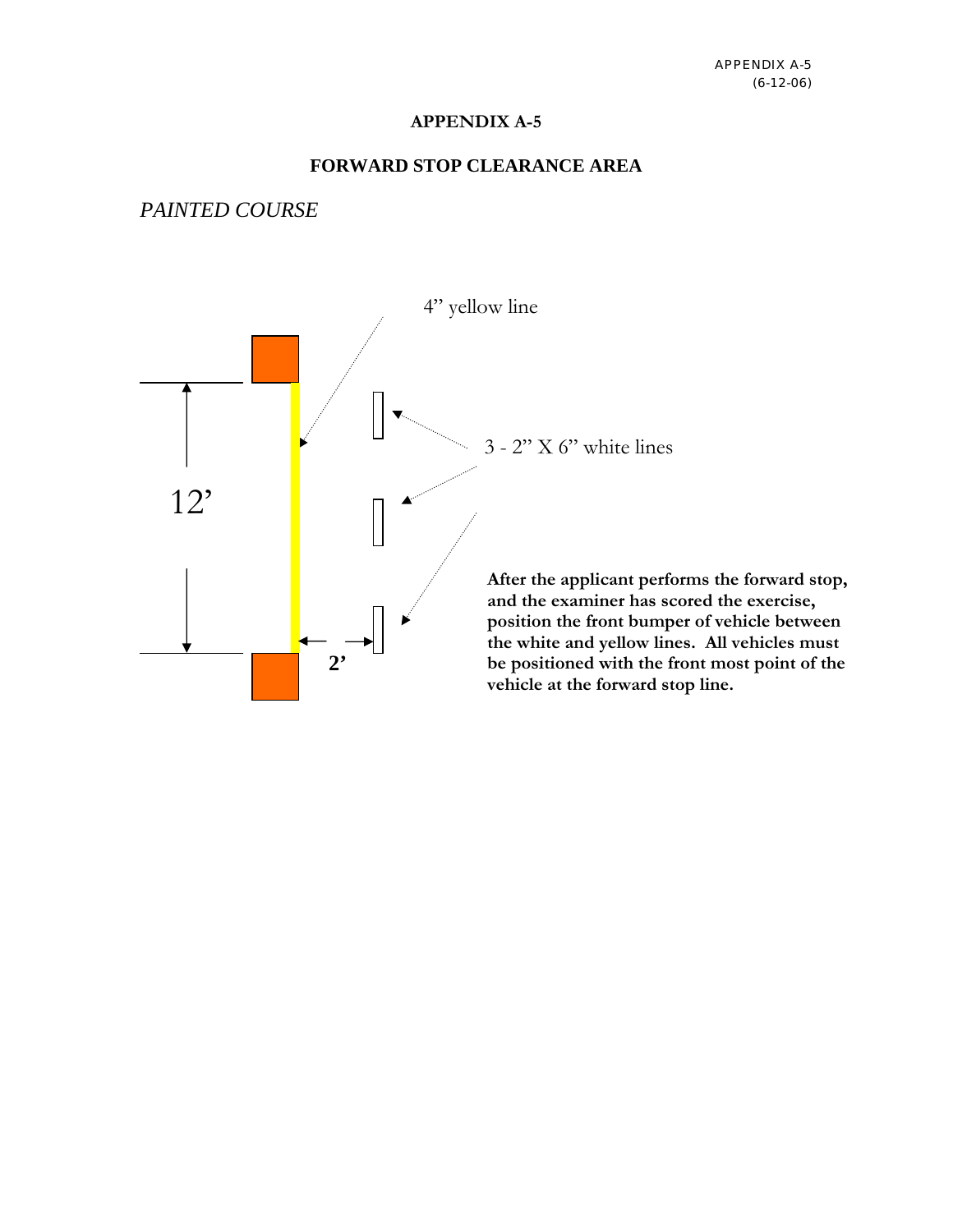# **THIS PAGE LEFT BLANK INTENTIONALLY**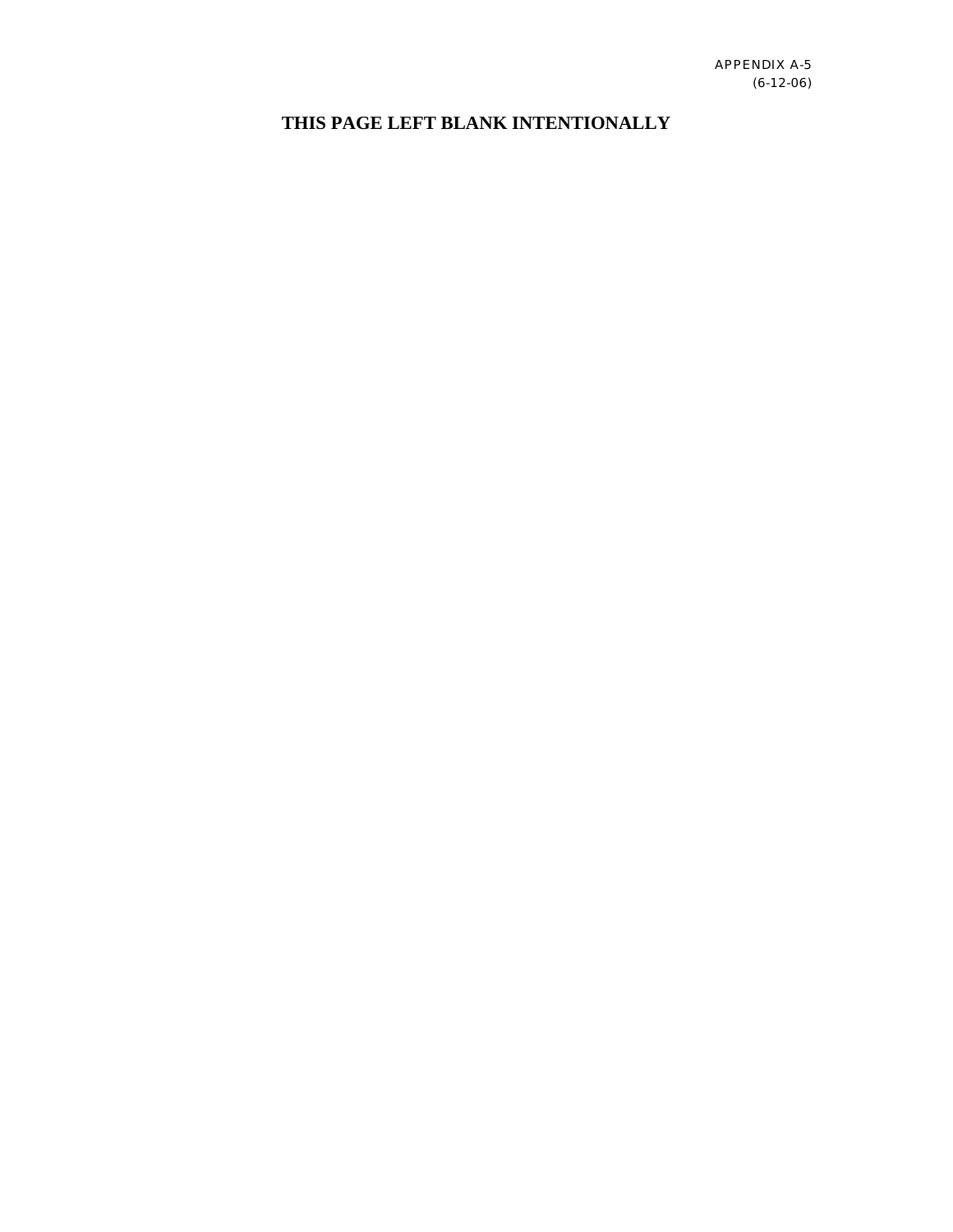### **APPENDIX A-6**

# **SIGHT SIDE BACKING CONTINUE LINES & CLEARANCE AREA**

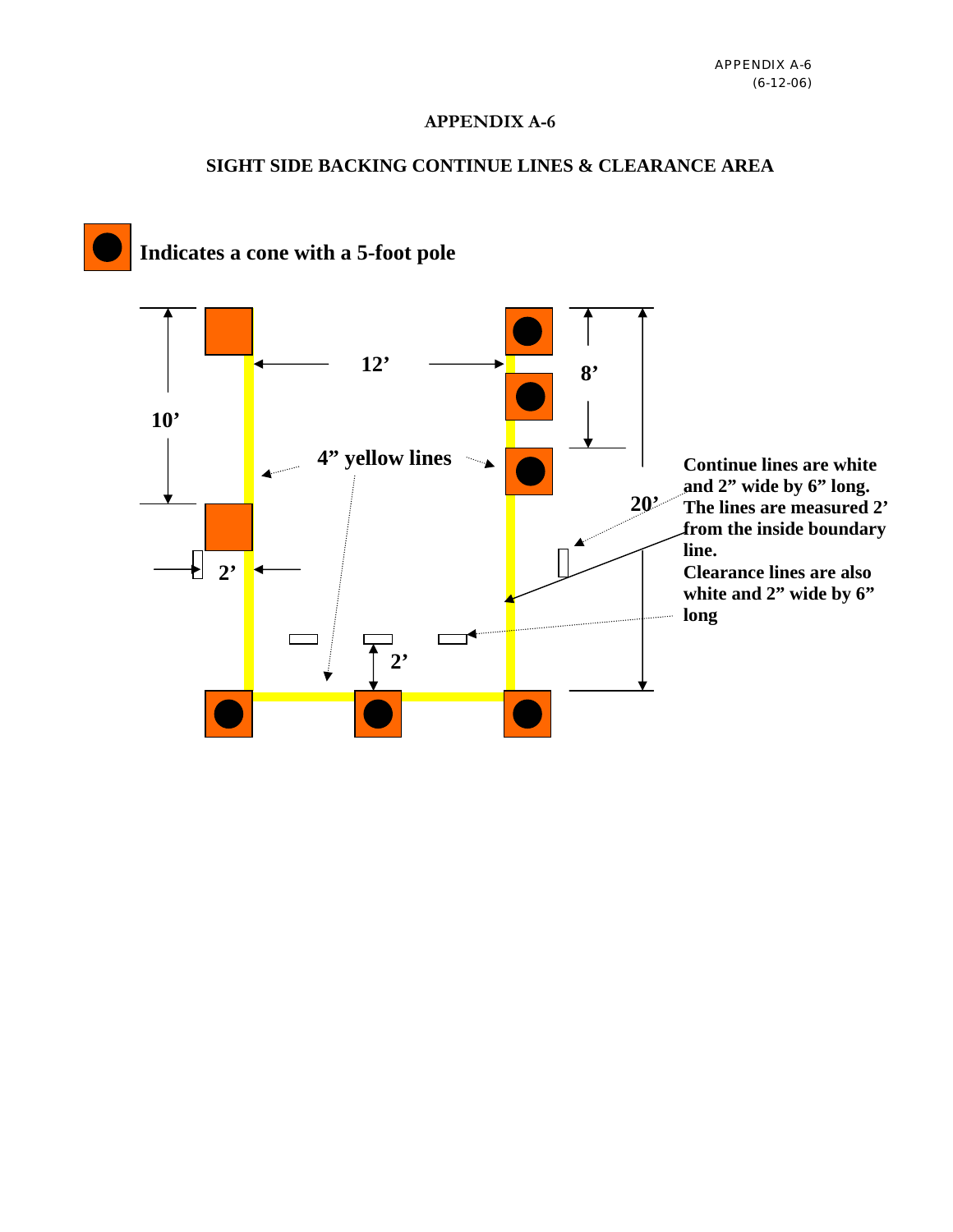# **THIS PAGE LEFT BLANK INTENTIONALLY**